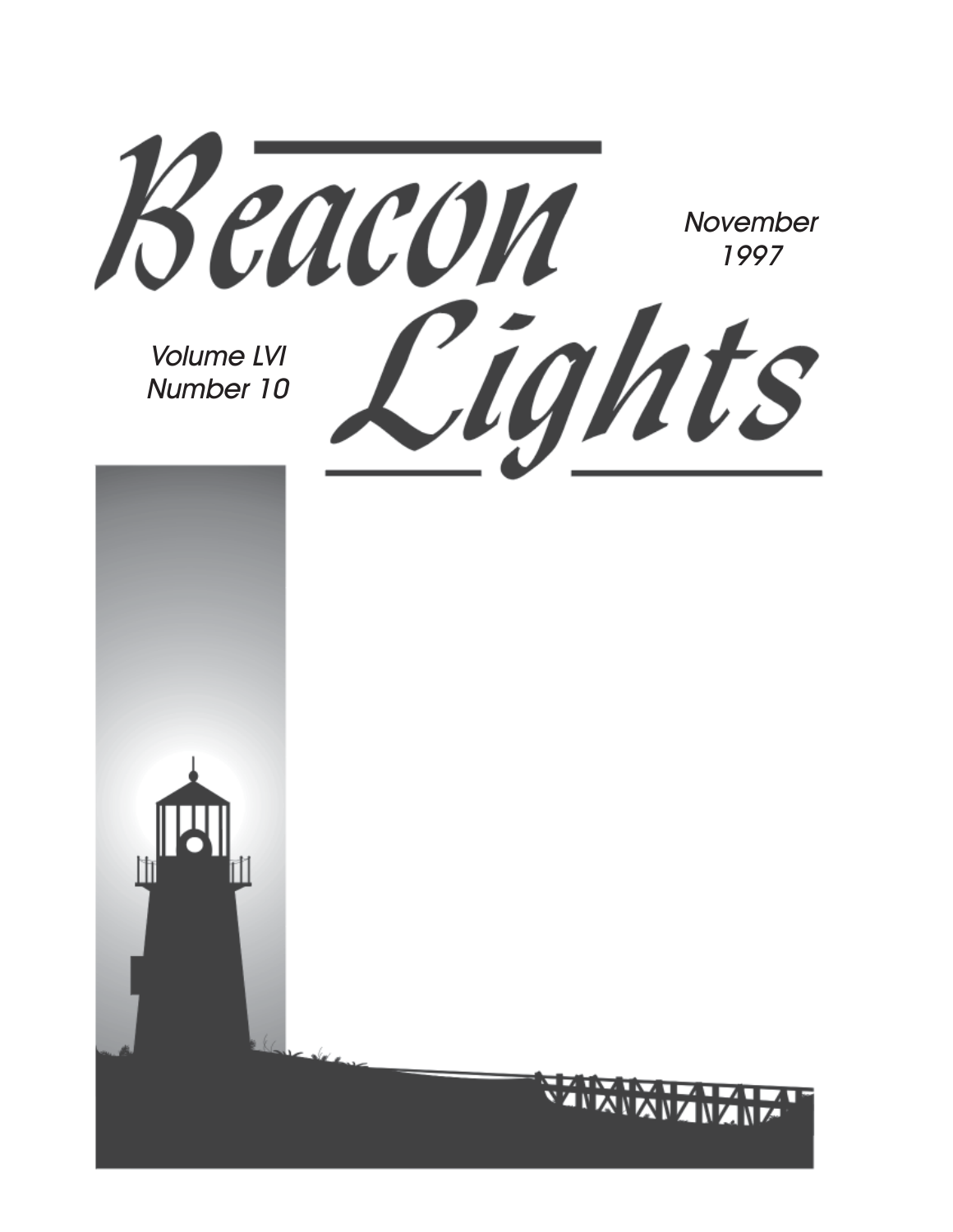## **Table of Contents**

#### **EDITORIAL**

| 3                                | EDITORIAL<br><b>Thankful In Conduct</b>                                                                                  |  |
|----------------------------------|--------------------------------------------------------------------------------------------------------------------------|--|
| 5                                | <b>GEM OF THE MONTH</b><br><b>God's Glorious Grace</b>                                                                   |  |
| 6                                | <b>FROM THE WEB</b><br><b>How Did Sin Enter the World?</b>                                                               |  |
| 7                                | CHURCH FAMILY<br><b>Diligence</b>                                                                                        |  |
| 8                                | <b>STORY TIME</b><br><b>Till Hugh Departed This Life</b>                                                                 |  |
| 10                               | <b>Music</b><br><b>Psalter 203-Life With God</b>                                                                         |  |
| 11                               | DEVOTIONAL<br>The Song of Zion                                                                                           |  |
| 15                               | <b>WHERE WE STAND</b><br>The Marks of the True Church (1)                                                                |  |
| 17                               | <b>CONVENTION SPEECH</b><br>What He Has DONE for Me                                                                      |  |
| 20<br>22                         | <b>CHURCH HISTORY</b><br>Interview with Rev. C. Hanko, Part 2: The Pastor<br><b>Liberated Reformed Church in Katwijk</b> |  |
| 23                               | <b>KIDS PAGE</b><br>The Picture of Love (4)                                                                              |  |
| CHURCH NEWS<br><b>Back Cover</b> |                                                                                                                          |  |

#### **BEACON LIGHTS**

#### BEACON LIGHTS STAFF

#### DEPARTMENT MANAGERS

| Subscription Manager Mike Feenstra (616)531-2349 |  |
|--------------------------------------------------|--|
|                                                  |  |
|                                                  |  |
|                                                  |  |

#### EXECUTIVE FEDERATION BOARD

| Rev. C. Terpstra |
|------------------|

All information and letters pertaining to the contents of the *Beacon Lights* mail to (e-mail if at all possible, or computer disks preferred):

#### EDITORIAL OFFICE

John Huizenga 621 Williams Randolph, WI 53956 Phone: (920)326-6186 Internet: jhuize@centuryinter.net

Subscription Price: \$10.00

For a subscription or an address change, please write: Beacon Lights P.O. Box 375 Jenison, MI 49428

#### EDITORIAL POLICY

The articles of *Beacon Lights* do not necessarily indicate the viewpoint of the Editorial Staff. Every author is solely responsible for the contents of his own article.

The *Beacon Lights* encourages its readers to contact the editorial office with any questions or comments. Letters may be edited for printing. We will not publish anonymous letters, but will withhold names upon request.

If any material of *Beacon Lights* is reprinted by another periodical, we will appreciate your giving the source and forwarding the printed periodical to the Editorial Office.

*PUBLISHED MONTHLY BY THE FEDERATION OF PROTESTANT REFORMED YOUNG PEOPLE'S SOCIETIES*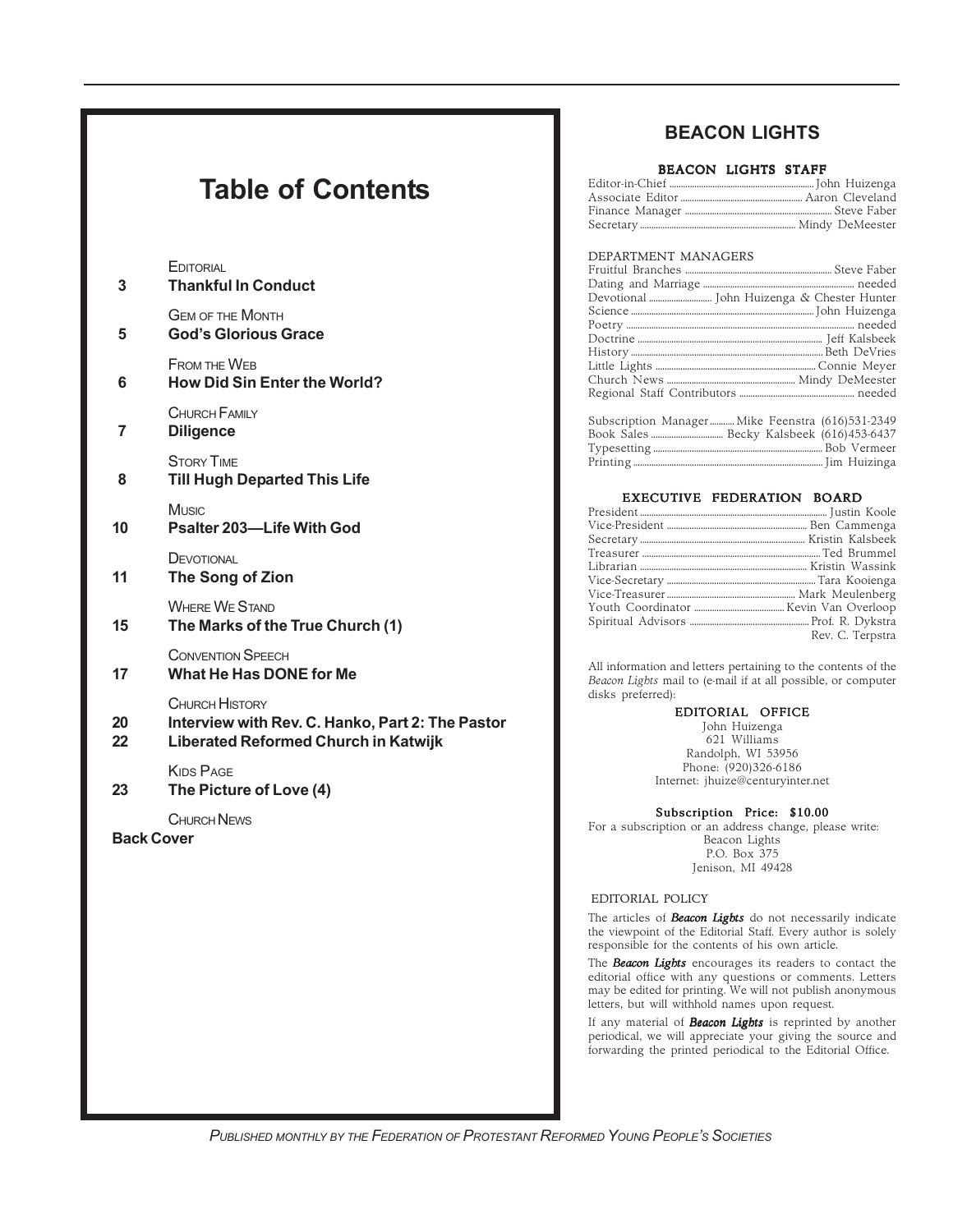

# Thankful In Conduct

Aaron J. Cleveland

It is once again November. The month, at the end of which, we will celebrate the national holida<br>known as Thanksgiving Day. The first Thanksgiving Day celebrated on this continent was De-<br>cember 4, 1619. This totally relig t is once again November. The month, at the end of which, we will celebrate the national holiday known as Thanksgiving Day. The first Thanksgiving Day celebrated on this continent was December 4, 1619. This totally religious observance, which involved no feasting, was carried out day of thanksgiving to God.

On July 30, 1623, by decree of Gov. Bradford of the Plymouth colonists, a three-day Thanksgiving Day began for the purpose of prayer as well as celebration. For the next 150 years, a Thanksgiving Day of some sort was observed by the different colonies until in 1789, President Washington proclaimed that November 26 would be a national day of thanksgiving. From that time until the present, Thanksgiving Day, for the most part, has been regularly celebrated during the month of November. Since 1941, it has been celebrated on the fourth Thursday of November (World Book Encyclopedia). The Lord willing, we will celebrate Thanksgiving Day on November 27 of this year, 1997.

During this month of thanksgiving we do well to refresh ourselves on the subject of thanksgiving. What is thanksgiving? Who is capable of being thankful? How is thankfulness to be performed? Is there a thankfulness which is nothing more than a yearly external show, and nothing more?

All of these questions we will examine as we take a closer look at the theme of thanksgiving. In order to understand what thanksgiving is, we must first discern between the true and the false thanksgiving. Yes, there are two thanksgivings. The one is the genuine article. The other, a fraud. The one acceptable in the eyes of God. The other detestable. The one properly motivated and a result of God's particular grace. The other with selfish motivations and apart from God's grace.

Just what is this genuine article of thanksgiving? And what distinguishes it from all other fraudulent thanksgiving? No clearer answer to these questions can be found than in the Bible and as summarized in the Heidelberg Catechism. Here, the how and why of thankfulness is fully explained.

The three parts of the Catechism, clearly put before us our misery, our deliverance, and the resulting thankfulness. And that is where true thankfulness begins, with the realization of how miserable a condition we are in, apart from God. We are totally depraved. Because of the fall of our first parents, we are willful slaves to sin. Because of our sinful natures, we hate God (Rom. 3:11). We are incapable of keeping even the smallest part of His law. We are sinners who are found guilty on every count in God's courtroom. God's justice demands that we be sentenced to eternal death. This is our miserable condition. There is no hope that we have in ourselves. But it is from this miserable condition that we are delivered, and that is where the Catechism leads us to next.

Yes, we are delivered. But the deliverance is not found in ourselves. In fact, we are so woeful, we are not aware that we need deliverance. We are perfectly content in our miserable state. In fact, we continually plunge ourselves deeper into misery and greater enmity with God. Rather, the deliverance is all of God. It can only be of God. And that deliverance is the death of His Son on the cross. By this accursed death, the justice of God is satisfied. No longer are we guilty in God's courtroom. No longer is our sentence eternal death. No longer are we willing slaves to sin. No longer do we hate God. We are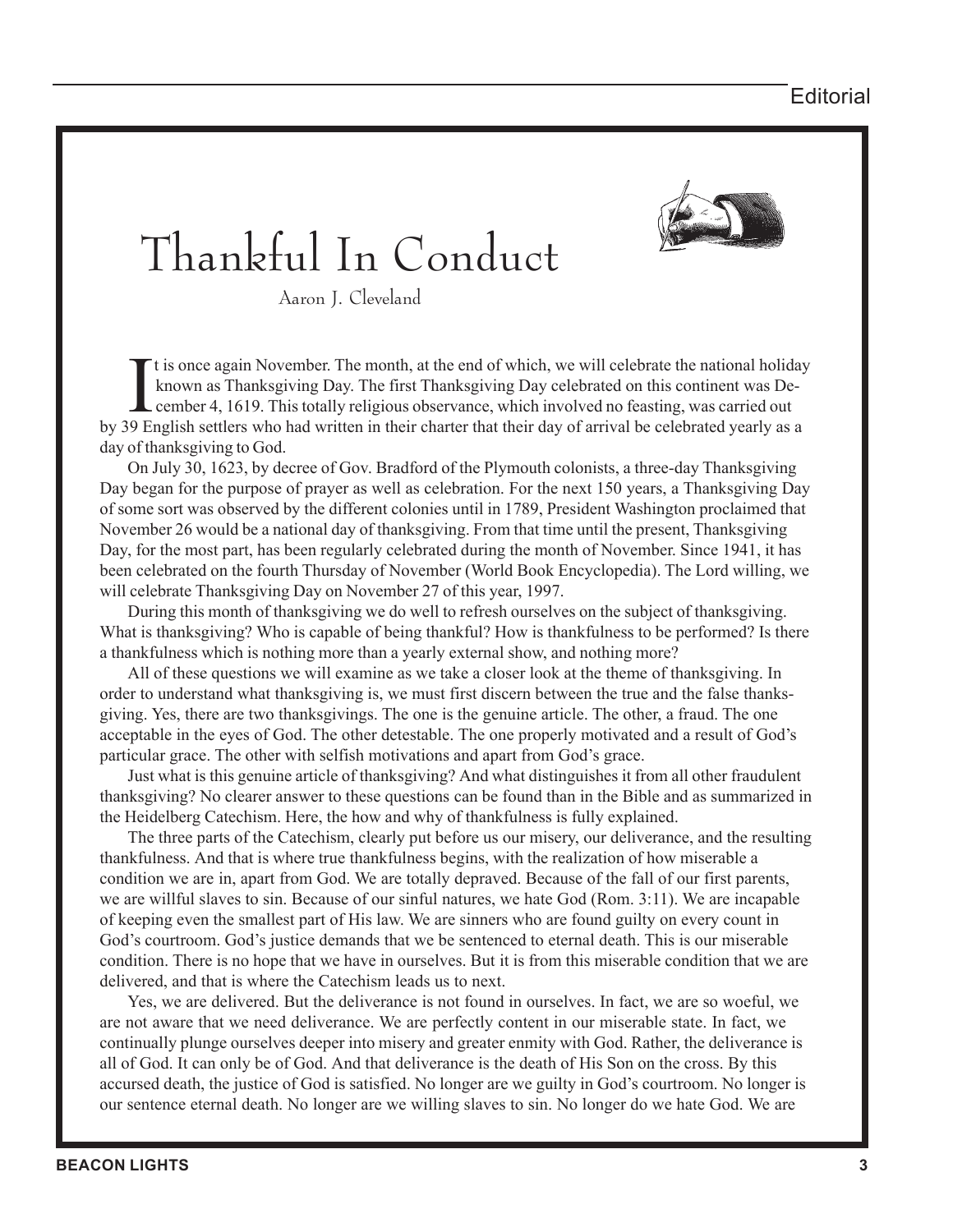freed from our miserable condition. In fact, not only are we delivered from eternal death, but are rewarded with eternal life. We are snatched from the most horrible of all punishments and rewarded with the greatest of all goods. And all of this done to undeserving sinners. We have done absolutely nothing to aid in this salvation. No where have our works entered into the picture. It is all of God's particular grace, for not all are delivered.

It is with this deliverance from our misery in mind, that we can begin to have a small understanding of what thankfulness is. Through this deliverance, we are renewed by the Holy Spirit (Lord's Day 32) and are capable of "gratitude to God for his blessing." By the work of the Holy Spirit, we are transformed from unthankfulness to thankfulness. Again, through nothing that we do of ourselves. I Chron. 29:13, 14 speak clearly that our ability of thankfulness is a gift of God alone: "Now therefore, our God, we thank thee, and praise thy glorious name. But who am I, and what is my people, that we should be able to offer so willingly after this sort? For all things come of thee, and of thine own have we given thee." Thankfulness is only possible through the work of the Holy Spirit in our hearts.

If thankfulness is a work of God's grace, then the true thankfulness of which we are speaking is only shown through those whom God bestows His grace upon. This is the only way it can be. There is no thankfulness apart from God's grace. Therefore, those who live apart from God's grace are incapable of thankfulness. All that they do is done selfishly. Their goal is not the glory of God, but their own glory. The thankfulness that they may seem to exhibit is a false thankfulness that is offensive in God's eyes. The external thankfulness they display on Thanksgiving Day is wickedly motivated. Their "prayers" will rise no higher than the ceiling.

But this false thankfulness we will not dwell on, for it is the true thankfulness that we are interested in; the true thankfulness which is testified by "the whole of our conduct" (Lord's Day 32). Lord's Day 32 is the first in the last section of the Catechism which is headed by the title "Of Thankfulness." In LD 32, an explanation of why we must still do good works is given. This is logical, seeing that the Catechism has just explained how we are saved by grace alone, without any merit of our own. The Catechism answers that we must do good works out of "gratitude to God for his blessings." This gratitude is to be expressed "by the whole of our conduct." Our gratitude is expressed by the performing of good works; works "which proceed from a true faith, are performed according to the law of God, and to His glory" (Q&A 91).

This is true thanksgiving. It is not a once a year activity. It is not an activity only expressible in prayer. Neither is it an activity limited just to our faculty of talking. Rather, thanksgiving is a lifelong activity. It is an activity which is expressed by the whole of our conduct. Thanksgiving is expressed not only by what we say and pray, but also by where we go, whom we associate with, what we allow ourselves to see, what we listen to, and the thoughts we think. Thanksgiving is a distinctive way of life. Thanksgiving is presenting our "bodies a living sacrifice, holy, acceptable unto God" (Romans 12:1).

The command to present our "bodies a living sacrifice" has some very practical implications as to the way we ought to conduct ourselves. Are we presenting our bodies a living sacrifice when we listen to ungodly music? When we take God's name in vain? When we disobey our parents, teachers, and others in authority? When we lead a life of rebellion and disregard for God's law?

This is a very humbling calling, for how easily we are unthankful. It does not take us long to recall how unthankful we have been through the past year, day and even hour. By nature, we are unthankful creatures. But, we have been delivered and we are called to thankfulness. We must constantly struggle with our unthankful natures. By God's grace, we have the power to fight against our sinful natures.

"Neither yield ye your members as instruments of unrighteousness unto sin: but yield yourselves unto God, as those that are alive from the dead, and your members as instruments of righteousness unto God. For sin shall not have dominion over you; for ye are not under the law, but under grace." (Romans 6:13, 14) ❖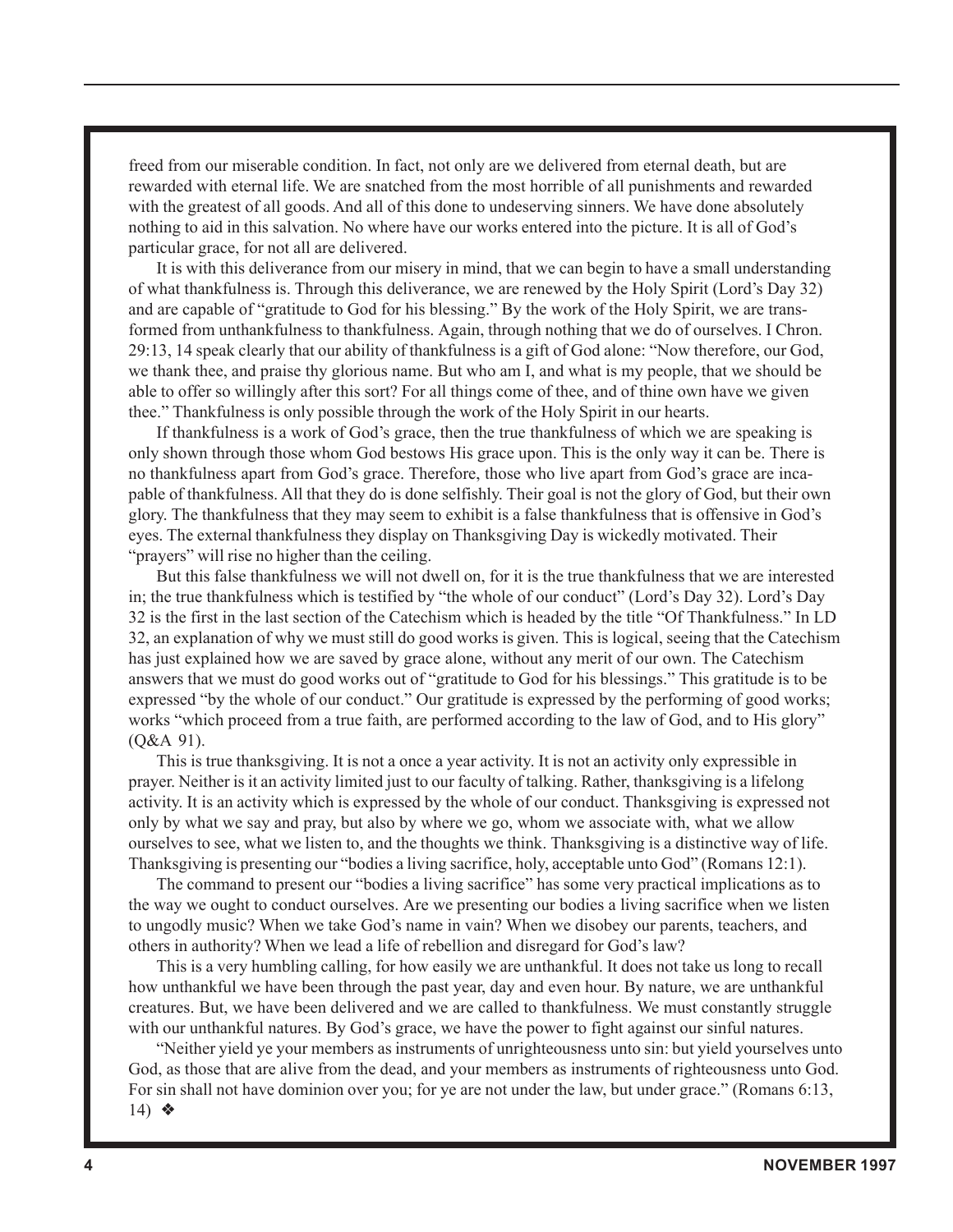# God's Glorious Grace

Today the sun may never shine. Today the clouds may darken the sky; But I've learned that this day is not really mine, And that I've no reason to ask God why.

For life brings trials and hardships and tears But with it comes joy and blessed peace. If there's one thing I've learned throughout the years, Is that God's love and grace will never cease.

For today may bring doubt and dreadful fear, And today I may feel helpless and all alone; But God has promised to always be near, And through clouds of despair, His love has shown.

For how would I truly know of His grace If I had not known of such dark despair? And why would I long to leave this place If I never had a burden to bear?

For God loves us and wants us to long For our home in heaven where we'll belong. And that's why on earth all seems to be wrong, For when I am weak, then I am strong.

God want us to see how much we need The hand of our Father in all that we do We know not where that hand will lead Nor where His path will guide us to.

But we know that our Father has loved us so much That He sent His son to carry our cross. And we know of a Shepherd's loving touch That saved all HIs sheep that would have been lost.

So when the burden is too heavy to bear, Remember the cross that Jesus bore. And then the burden cannot compare To our home in heaven forevermore.

For God giveth and He taketh away In order to teach us to trust in His will. We learn in those times that we must pray And then our hearts will learn to be still.

For God worketh a love in our heart For heavenly things and for things above. And that's where our journey home must start And where we learn of His infinite love.

So earthly treasures and earthly cares Are replaced with thoughts of heavenly things By continuing in constant cries and prayers That earthly trials always shall bring.

How wondrous are God's infinite ways; How much we need to learn of His love! And that is why we have trying days, So our eyes are kept on things above.

Someday in heaven we'll finally know How God's providence led us to our home above. We'll see how each trial has helped us to grow, And how deep and how precious is His love.

So all of the cares of this world and it's worry And crosses to bear for a time while we're here. But heaven awaits us in all it's glory, And that's enough to calm our fear.

For what greater gift could there ever be And what earthly trial could ever erase The love of a Father that has set us free, And His promise of heaven and glorious grace.

> by Anita J. Moore Bethel PRC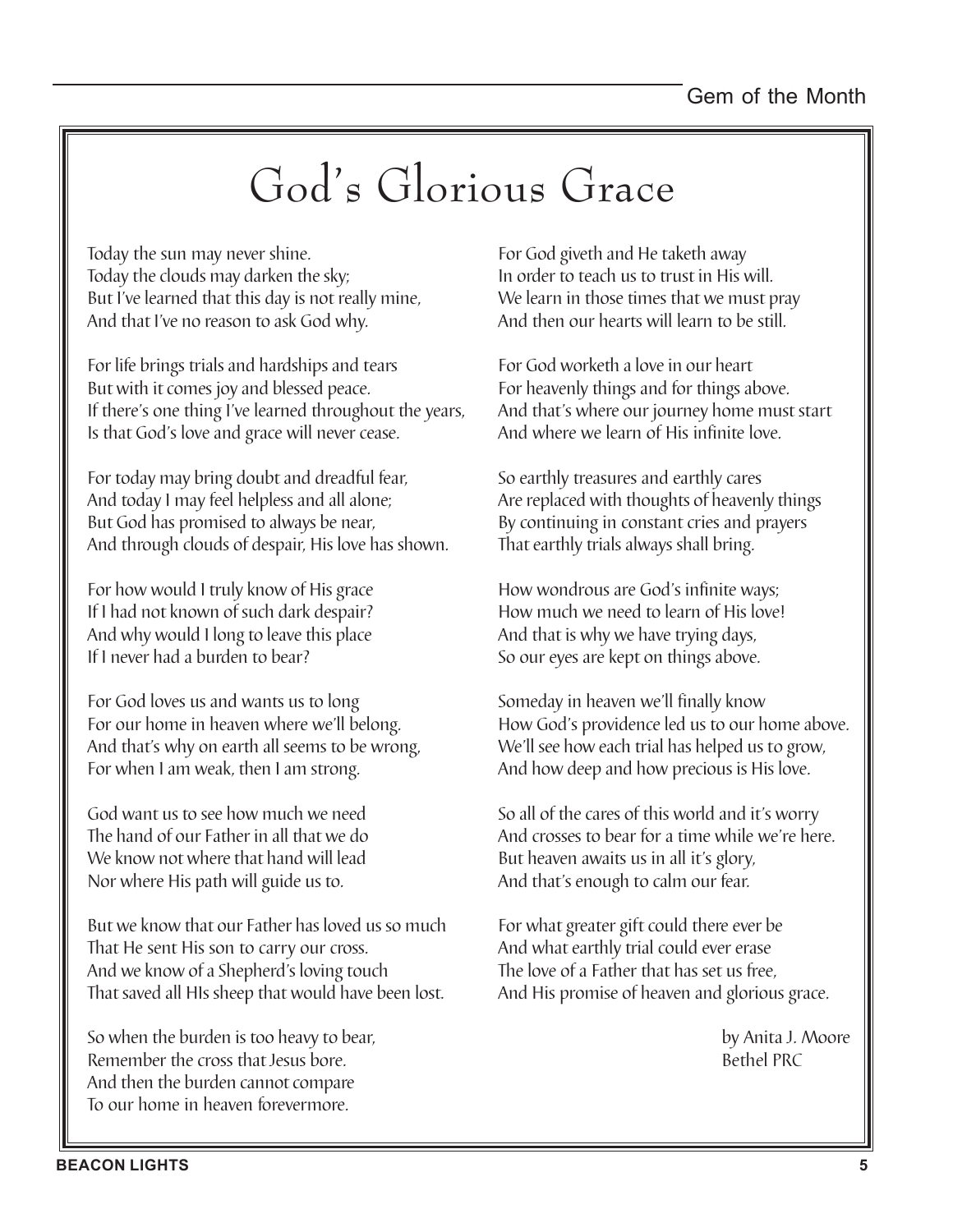# How Did Sin Enter the World?

By Rev. R. G. Moore

#### **Question #24**

If God is completely good, and all things were created by him, how did sin enter the world? Since God is good it would seem philosophically impossible for him to create something sinful, or even something perfect which is able to sin. I know this is kind of a philosophical question, and possibly a very bad one, but please let me know what you think anyway.

#### **Answer # 24**

You have struck upon the main difficulty in trying to set forth a question of this nature, and that when you say "it would seem philosophically impossible." When we consider the Sovereign God and the way He brings to pass His counsel, the problem is if we try to reason the ways of God, we really end up with philosophy which in the end is limited by man's finite understanding, and is always limited by man's imperfection. When we philosophize we are always limited to our finite minds to try to determine the end. Thus we always come short, and because of this we may not even attempt to determine why or how God brings forth His will and governs all things.

This does not mean that we may not say something about the way God created, and the way that sin entered the world, etc. But in order to understand any thing of the workings of the living God, we must hear what God says about such. Only God Who is eternal and infinite, and Who alone is God can reveal Himself and His will and workings to us.

The Scripture is full of the testimony of His Holiness, and the Word of this Holy God teaches us that when He created, that "God saw every thing that he had made, and, behold, it was very good. And the evening and the morning were the sixth day." This included the angels also including Satan, and man, including Adam and Eve. All things in creation as created served perfectly the glory of God. But also we understand from the Word that all things were created perfectly to serve His

purpose, and His purpose with all things is the glory of His name. Ephesians 1 repeatedly makes this point, that all things including the salvation of the church in Christ were eternally determined to serve the praise of the glory of His grace. This means as is obvious from Colossians 1 that Christ was determined to be the Head of the Church before the creation of this world, and all things were created by Him and for Him. Now it would take a treatise to develop the wonder of the truth of this teaching from Colossians 1:14ff, but one thing is clear that all of creation serves the coming of Christ and the redemption of His body from sin unto the glory of God's name. So that we must conclude while God is not the author of sin, He has determined the fall from eternity to serve the purpose of His being glorified in the saving of the church in Christ.

Thus with respect to sin, we understand from the Scripture that God created Satan and Adam and Eve good, but able to fall. Now this we believe by faith for God has revealed it unto us. That we cannot reason it all out makes no difference, by faith we believe the Word of God. And there is no doubt that God holds Satan and man accountable for the sin in which they walked, cf. Genesis 3:14ff. ❖

*Remember to write your questions to me at revmo@mtc1.mtcnet.net Also feel free to write follow up questions.*

 *Rev. R. G. Moore*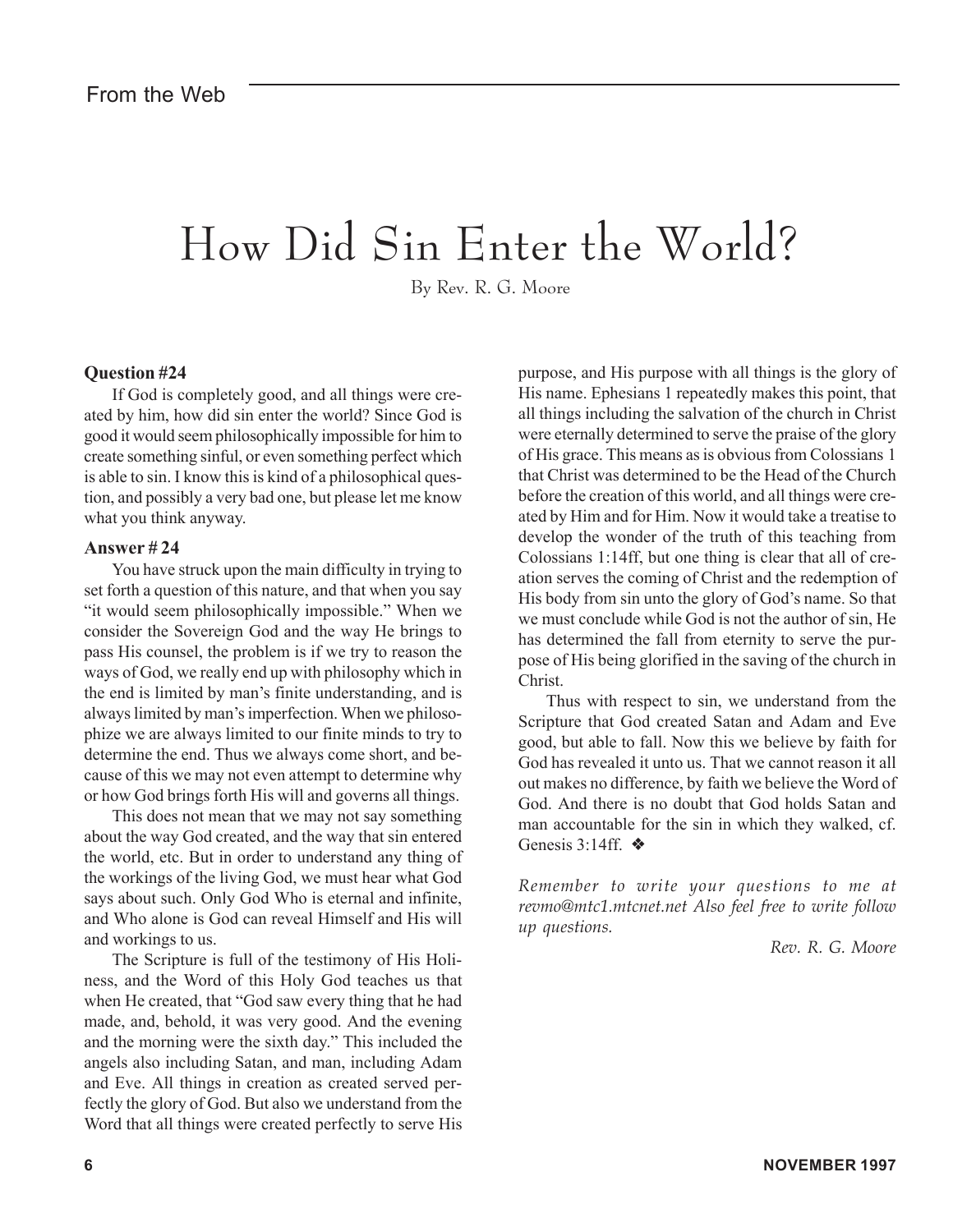## Diligence by Kris Moelker

What is diligence? Diligence is to consis-<br>tently put forth all your effort into every<br>thing you do. Anyone who puts forth as tently put forth all your effort into every thing you do. Anyone who puts forth as much effort as he can into everything he does (catechism, society, school, work, etc.) is diligent.

Young person, do you do your school work as well as you can? Do you put a lot of effort into your catechism lesson? Do you go to society eager and ready to discuss? Are you diligent on the job?

Consider the following examples.

1) You are an intelligent young person. You do exceptionally well in school. You take the hardest courses and passed them all with A's even though you don't study very much. Several extracurricular activities demand much of your time and energy. Besides all this, you manage to spend a great deal of time with your friends.

2) You have to work very hard to get decent grades, but most of the time you just don't feel like studying. School work is a burden to you. The easier courses attract you, and then you know you can do well, but most of the time you pull poor grades anyway. You would rather socialize than work hard at you studies.

3) You consider yourself to be a studious young person. Many nights of the week you open your books and sometimes do not get to bed until well after midnight. You are an average student who takes the challenging courses and pull B's and C's. When you are not studying, you are either working or spending some time with your family and friends.

The last scenario is a good example of a diligent young person. This young person is well aware of his calling before God. He uses all his abilities to prepare himself for a life of service in the Kingdom of God.

Graciously, God gives you, covenant young person many gifts. All that you are and have are gifts from His hand. These gifts must never be squandered, but they must be used to His honor and glory. Ephesians 10:31 "...whatsover ye do, do all to the glory of God." All who squander these gifts fall into great sin.

Christ emphasizes your calling to be diligent in the parable of the talents recorded in Matthew 25:18-31. In this parable, a master gave his servants his talents (money) before leaving for a far country. He gave five talents to one servant, two talents to another servant, and one talent to the third servant. The servants who had received five and two talents doubled the money they were given in their business dealings. The servant who received one talent buried the money in the ground.

When the master returned, he was pleased with the servants who doubled his money in their business dealings, and he promised to make them rulers over many things. He was sorely displeased with the servant who buried his money, and he commanded him to give his money to the servant with the ten talents. He then commanded this servant to be thrown into outer darkness where there is weeping and gnashing of teeth.

Christ is the master in this parable. After He ascended into Heaven, He poured out His Spirit upon us and now is able and willing to give us many spiritual, mental and physical gifts. Yes, He does give some of His people more gifts than others. Has Christ given you many abilities? Thank Him and ask Him for the grace to use all you have to glorify and honor His name. Has Christ blessed you with only a few gifts? You must not be ashamed and hide these gifts, but you must use them to His honor and glory.

Consider Proverbs 13:4 where King Solomon writes "The soul of the sluggard desireth and hath nothing: but the soul of the diligent shall be made fat." Think about this. God rewards those who put effort into their work but He withholds His blessing from those who are sluggards or lazy.

Even wicked man sees his need to be diligent. He gets a good education so that he may be able to get a good job. Then he works very hard at one or even two jobs. He labors hard for that big paycheck. His diligence gets him riches and more riches. He has all that his heart desires, but he uses all his wealth in the service of sin.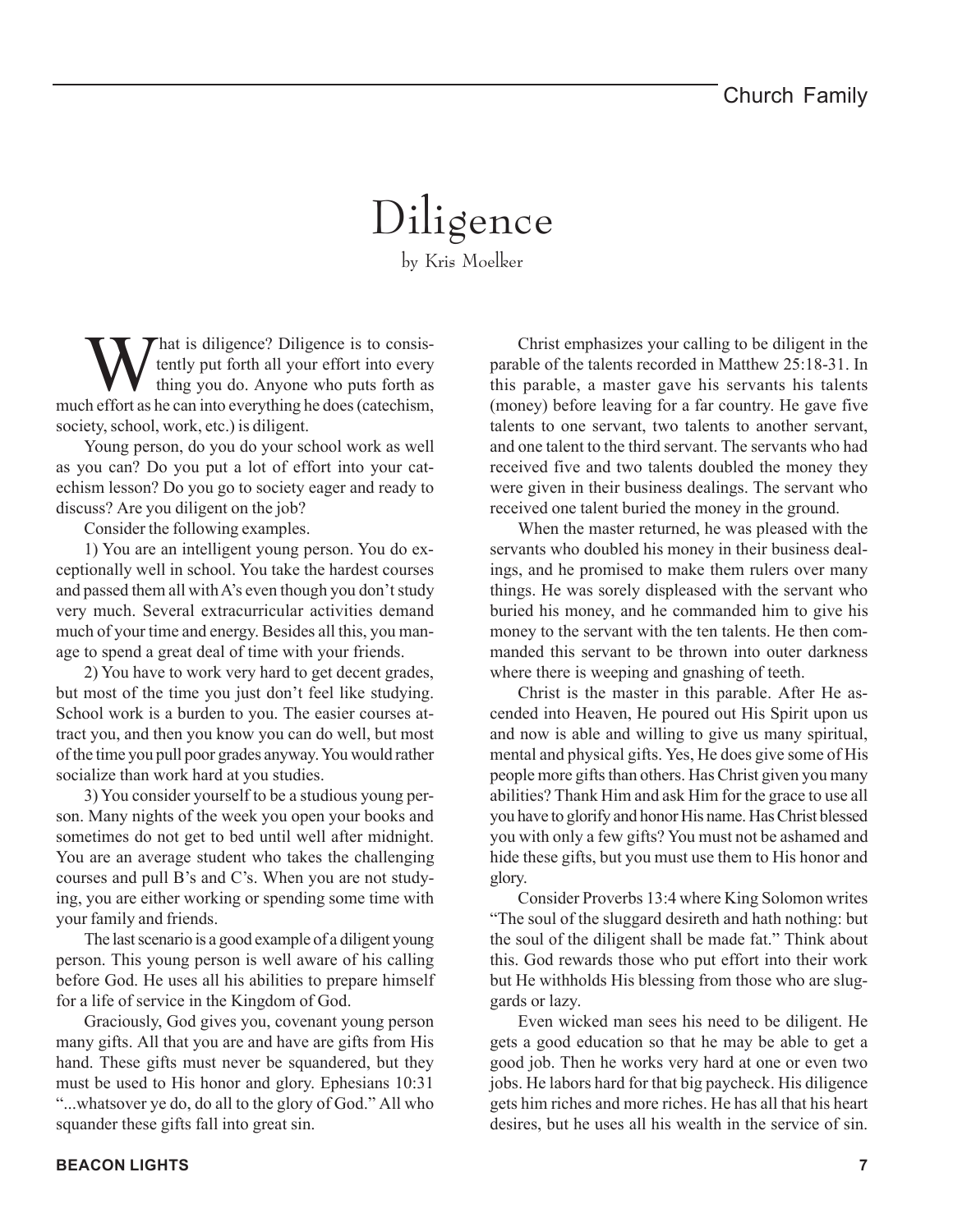There is coming a day when he will lose all of his possessions including his body and soul which will be cast into Hell forever.

Young person, continue to labor diligently on the job and make sure you are well prepared for catechism, school and society. Remember the words of Christ to the multitude who wanted to follow Him after He fed them with five loaves and two fishes. "Labor not for the meat which perisheth, but for that meat which endureth unto everlasting life, which the Son of man shall give unto you: for him hath God the Father sealed." (John 6:27)

Story Time

Then on that day when Christ comes to take His Church to Himself, you will hear Him say to you, "Well done, thou good and faithful servant: thou hast been faithful over a few things, I will make thee ruler over many things: enter thou into the joy of thy [L]ord." (Matthew  $25:21)$  ❖

*\_\_\_\_\_\_\_\_\_\_\_\_\_\_\_\_\_\_\_\_\_\_\_\_\_\_\_\_\_\_\_\_\_\_\_\_\_\_\_\_\_\_\_\_ Kris is a member of Hope Protestant Reformed Church in Grand Rapids, Michigan.*

# Till Hugh Departed This Life

by J.P. de Klerk

I ynn Gibson was a lovely girl. Whenever I had<br>holidays with my grandparents, I walked to<br>the other side of the moor to pay her a visit. holidays with my grandparents, I walked to Lynn was an invalid (she had a problem with her legs), but cheerfully she looked after the farmhouse since her mother deceased. She did the cooking, the laundry and the bookkeeping for her father. There were six children. When she saw me, she gave me a shy smile and offered me a cup of tea. I knew something had happened since I saw her last summer, but I waited till she was ready to tell me herself. "You know, we lived here now five year and we are all happy with this place, sheltered by the wood, close to the river, and the soil is easy to handle without much manure. My youngest brother, Hugh, always helped father. He was such a darling of a boy, always busy and happy."

She swept a lock of hair aside.

"We were such a good team. I miss him all the time. If I could not do something, he helped me immediately. We understood each other. Sometimes we had a lot of fun. I helped him with his homework of the school. He preferred to be outside when the weather was good. But he knew the Bible very well and he could tell stories in every detail so that Dad and I looked in amazement at each other. He was yet so young, you know. My elder brothers looked sometimes amused at Hugh and shrugged their shoulders. We saw that he could also tell stories with a lot younger children around him. But just as well

he went fishing, went on his bicycle to the village for shopping, plucked the weeds from between the beans, or whatever. But he avoided fighting; then he retired in his room upstairs."

She swallowed a couple of times and looked at a photograph on the wall opposite her little desk, on which Hugh came home with a big fish he obviously had caught in the river at sunset.



**8 NOVEMBER 1997**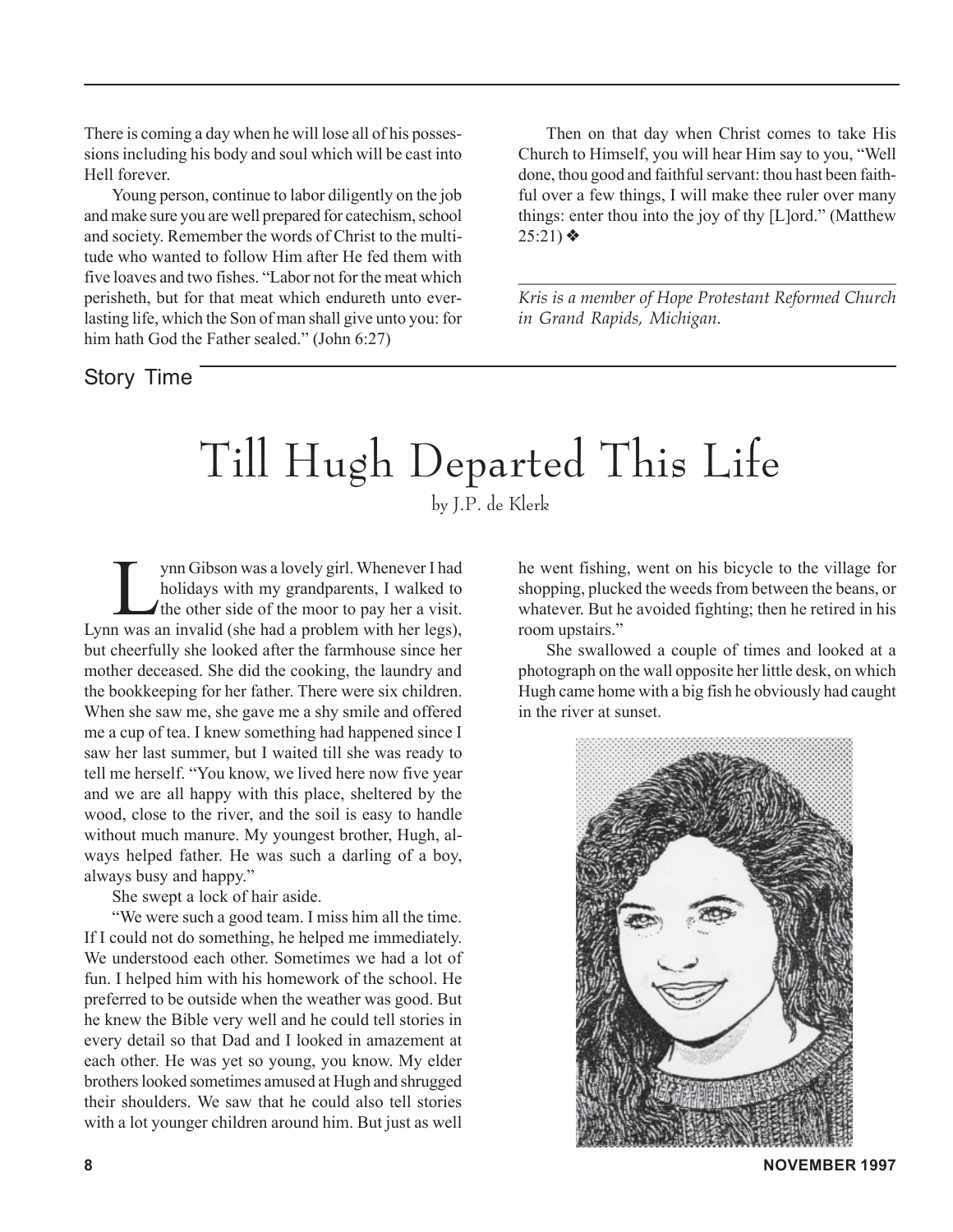"He became a budding preacher of the Gospel. Each time when we had a stranger as a visitor, he would suddenly ask whether he or she was a Christian, which church, what minister, and so on. Not bold or obtrusive, but very kind and sympathetic. You should have heard him! He told me once that he had given sweets to younger children and then invited them to go with him to a Bible class on Sunday. Sometimes, while he was doing some-



thing in the garden, I heard him singing hymns or psalms. But, one day he came suddenly inside, stumbled into the kitchen, and said that he had pain in his stomach. He looked as white as a sheet. He went to bed and refused to eat anything. We thought he had some kind of a flu, but the doctor came and told us that it was definitely something else. He had to go to the hospital straight away, in an ambulance.

"There they made some X-ray photographs and they discovered that he had a small tumor on his intestines. The doctor said, it would be easy to remove it. She sighed and rubbed her forehead.

"Well, at the day of the operation all of us were in the hospital. Dad brought me to Hugh's room and I still can see him lying there, so weak and helpless. He looked at me with his big eyes without saying a word. I don't know what he thought. A bit later he was brought to the operating room. We had to wait a long time before the surgeon turned up with some news about his patient. He said, that the operation went well, but he had discovered that the matter was more serious than he had expected,

because the tumor was malignant. In fact, Hugh had only twenty-five percent chance that he would recover. Also, if somewhere else in his body a new tumor would appear, he could humanly speaking not be kept alive.

"In the following weeks and months however all went well. He was home again and he looked just as healthy as before. His flow of spirits was something wonderful, and we did thank God for every day He gave us. Hugh said that he wanted to become a minister of the church, and he talked about everything he would like to do when he would. Oh, he lived in a world of dreams. It was a pleasure to listen to him, but we all had the fear.

"As a flash of lightning it struck him. He was reading a book here in the room, at the table, and he let himself fall on the floor writhing with pain. I rang the doctor and called Dad. Back to the hospital. The same day the doctors told us that he had got an abscess in his liver. They could not give us any hope. He would have to die. It could take weeks or months. He understood and accepted the situation. He told us, he was safe in the arms of the Lord. It took only twenty days. Each time when I saw him again, I saw him go further away from us. I don't know how to say this. I found it difficult to believe it. Hugh said farewell to every doctor and every nurse; he thanked them for all that they had done for him. Some started crying and he prayed with them. Dad spent whole days with him. Sometimes one of my brothers took his place.

"Then it happened, we were there all together and suddenly Hugh said that he heard music, and choirs singing. Dad looked at me and I saw it: Hugh had departed this life. Dad prayed and thanked God for His mercy, but he could not go further. A doctor took over, then my eldest brother, then I… We left his body with his little Bible in his emaciated hands. We found that symbolic for Hugh… I know, if we had not been Christians, we would have been crushed, all to pieces. Friends in our church helped us with the things that had to be done. I had a talk with the minister and with one of the elders. I have planted some flowering plants on his grave. I know it is all part of God's plans. One day I will see Hugh back and I'll be as happy as he is now."

She laid her hands on mine and we looked together at some finches outside at the birdbath. Perhaps we did not even see them really. ❖

*\_\_\_\_\_\_\_\_\_\_\_\_\_\_\_\_\_\_\_\_\_\_\_\_\_\_\_\_\_\_\_\_\_\_\_\_\_\_\_\_\_\_ J.P.de Klerk is an author and journalist from the Protestant Reformed Church in New Zeeland.*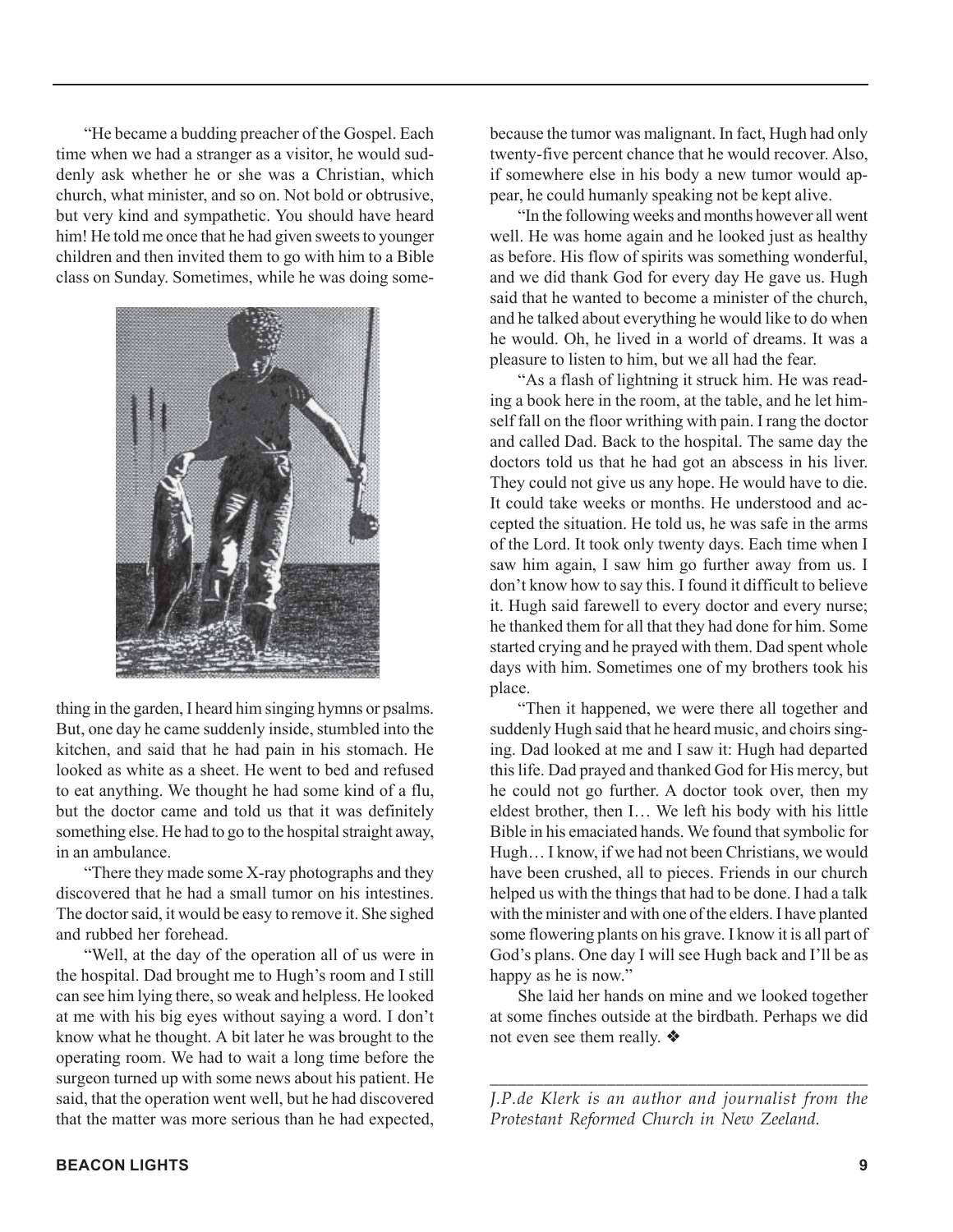# Psalter 203—Life With God

#### by Beth DeVries

The of our favorite Psalter numbers which<br>many of us know by heart is Psalter number<br>203 based on Psalm 73. This Psalter nummany of us know by heart is Psalter number 203 based on Psalm 73. This Psalter number starts out reminding us of the fact that we are con-

Many times our bodies fail us and we become weak in the flesh. Yet these times are often used by God to make us stronger in our faith. The Lord is ever present with us and gives us strength sufficient for the day. God

stantly in God's presence. God knows all our thoughts and the secrets within our minds. He holds us close to Him and will not let us fall away. There is great safety in being near the side of God. God's perfect counsel guides our lives in this world and keeps us from the errors we would easily slip into on our own. God, before time began, chose us as His own and will be with us till our life on this earth ends and we are led to glory.

We are reminded that even if our thoughts are secret from men, God knows them. May



chose His elect people before time began and when we attempt to separate ourselves from Him, we begin to feel what death from God would feel like. As elect children God never allows us to die spiritually but calls us back to seek His face. He provides a place of refuge for us and we can always turn to Him in our need. Knowing this we ought to constantly praise God with our lips and thoughts. We have so much to be thankful for as God has provided for us in this

this inspire us to keep our thoughts holy! Christ is our mediator in heaven to make intercession for our sins and evil thoughts. There are times when we wish we could see Him with our physical eyes, yet without Him in heaven we would have no right to communicate with God. May we be ever thankful that Christ is in heaven and not on this earth.

life, and more importantly, given us a life everlasting. When next you sing Psalter number 203 remember the comfort in it. May your heart always sing God's praises. ❖

*Beth is a member of Grace Protestant Reformed Church in Standale, Michigan.*

*\_\_\_\_\_\_\_\_\_\_\_\_\_\_\_\_\_\_\_\_\_\_\_\_\_\_\_\_\_\_\_\_\_\_\_\_\_\_\_\_\_\_\_*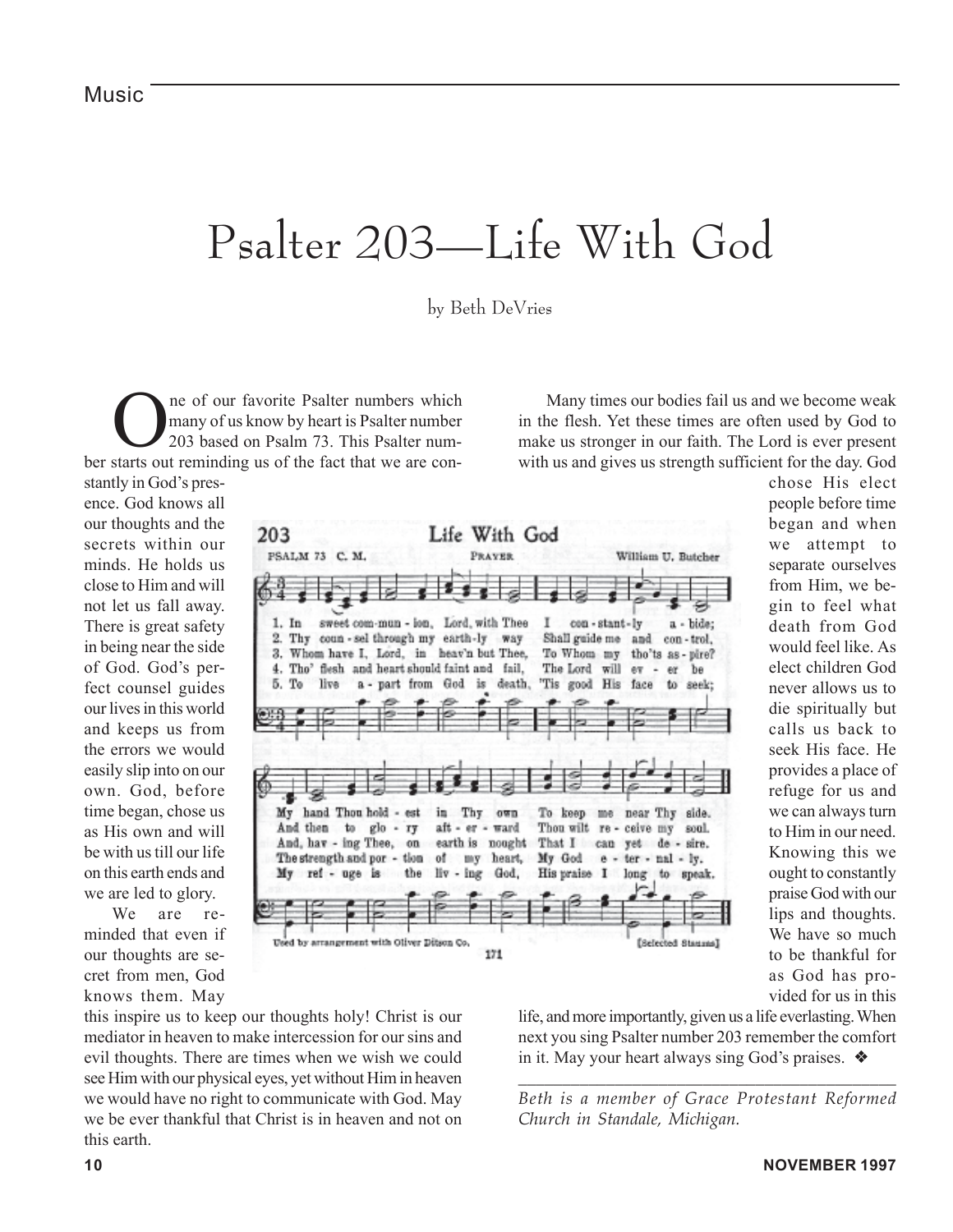

by Chester Hunter

## A Psalter-Psalm Devotional of Praise to Our Sovereign Covenant God

#### November 1 Read Psalm 37:1-11

**Psalm 37:1-2** In this Psalm David gives instruction to the child of God in the area of relation with the wicked. David's experience as told in this Psalm was that the wicked seem to prosper. David tells us in these first two verses to not be concerned about the wicked's apparent success in this life. Their end is sure; they will be cut down by the sickle of God's wrath and fade away. This should have a twofold effect on us. First of all we should not wish the wicked's riches or position in this world. It profiteth him nothing. Secondly we can have comfort that a far better life awaits us in heaven at the throne of our eternal king. For this be thankful and pray that the kingdom come quickly. Sing Psalter 95:1.

#### November 2 Read Job 27:1-10

**Psalm 37:3-4** If we are not to concern ourselves with the wicked what are we to do? The text is explicit. We are to trust in God and do good. By doing this we will receive blessings in this life and the life to come. Young people, are you seeking to do good? Are you seeking to delight yourself in Jehovah? These are activities which take work on our part. We would much rather do evil. We would much rather delight in self and the things which please us. There is no reward for that, however. The only reward will be in doing the good of the Lord and delighting in Him and His ways. We must do this in our work and we must do this in our play. To do anything else will starve us spiritually. Let us seek daily the grace to love God and walk in His ways. Sing Psalter 95:2 and 100:1-2.

#### November 3 Read Genesis 12:1-9

**Psalm 37:5-6** Young people, have you committed your way unto God? In your choices of vocation, life's mate, and church affiliation, have you determined to trust in Him, to serve Him, and to obey Him? In today's reading we see the consequences for Abraham and Sarah when they committed their way unto God. They left family, friends, and home in obedience to the call of God. Are you willing to obey him at the expense of a certain job, a certain boy, or a certain girl? Are you willing to seek the truth which is the way you must walk in your choices? Think on this matter! It is serious and like Abraham it will cause serious consequences. Seek for the city which hath foundations whose builder and maker is God. Sing Psalter 95:3 and 100:3

#### November 4 Read Ephesians 4:24-32

**Psalm 37:7-8** People of God, do you become angry with circumstances in your lives? Do you do evil because of that anger? That anger is sin against our Holy God for it is He that brings us into the situations of this life. David had experienced evil done to him by wicked men. Think of his experiences with Saul, with the men of Keilah, with his sons. He knew what it was like to be persecuted. When he had a chance to kill Saul, he would not because it was not the will of God. We, too, may be in similar circumstances. While we may not be tempted to literally kill our neighbor, might we kill him by some other action or words. Do we seek our neighbor's good when it is in our power to do him harm. Christ loved us when we did not deserve it. We must reflect that love in our daily walk. Sing Psalter 96:1 and 100:4.

#### November 5 Read Acts 5:1-13

**Psalm 37:9-10** The account of Ananias and Saphira is not placed in Scripture so that the church may gloat on the downfall of the wicked. This account is placed in the Bible for our instruction in how to walk in the ways of Jehovah. How many times have we wished the praise of men and profit for ourselves? Are we any better than Ananias and Saphira? Our continuing to walk in the sins of greed and pride will cause us to be chastised by our holy God. When we wait on Jehovah for His time in earthly things, we will be rewarded with temporal and spiritual blessings. We may not understand these at the time, but He will show us the way and give to us grace to endure all things. Sing Psalter 96:2.

#### November 6 Read Matthew 5:1-12

**Psalm 37:11** Meek inherit the earth? I can hear the world laughing at this phrase. If you want to have a place in this world, you have to be aggressive. You have to put down your opponent by whatever means is at hand. David, the man after God's own heart, who was known for his military prowess pens these words. He realizes that his might would not give him anything. He understands that he must wait upon God and await what God will give him. Jesus says those very words as well during His sermon on the kingdom of heaven. Meekness is one of the characteristics of the citizens of that kingdom. Young people, do you have this quality? Do you cultivate this characteristic of a citizen of God's kingdom? This is God's will for us. We must be meek, and with meekness await His will. Sing Psalter 96:3.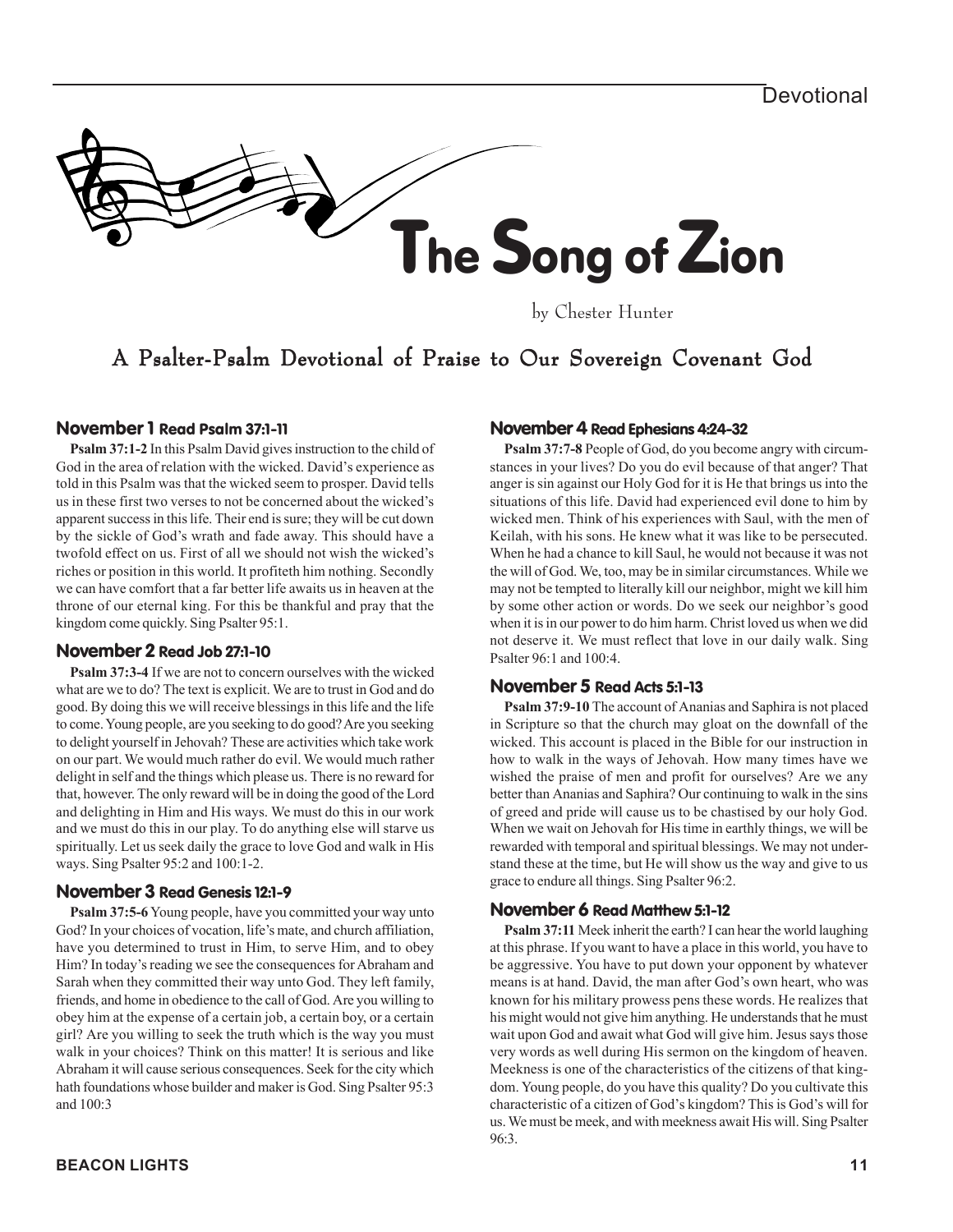#### November 7 Read Psalm 37:12-22

**Psalm 37:12-15** David continues to give guidance to the child of God over the apparent success of the wicked. In the first part of this Psalm he shows us that we must wait upon the Lord to do His will. Now he draws from his experience about the end of the wicked. Verse 13 is the important one for us. If we are going to bring about the wicked's demise, we will be sorely disappointed. It is God who is in control. David uses God's covenant name Jehovah. What a comfort for us to know that because of the covenant love that God has for us, He will protect us and sustain us through all the onslaughts of the wicked. Their day is coming and it is a day of judgment and calamity. Our day is coming and it is a day of rejoicing around the Lamb's throne in heaven. Sing Psalter 96:4.

#### November 8 Read Proverbs 15:11-17

**Psalm 37:16-17** One of the horses running toward the end of time is the black horse. This horse signifies the economic troubles of the ages. It is the age old struggle of the haves and the have-nots. To the child of God it quite often appears that they are relegated to the lot of the have-nots and have nothing but economic troubles in this world. Solomon in Proverbs gives us good counsel about this situation. He tells us that it is better to be in want and have the fear of the Lord than to perish in Hell while having riches on this earth. His father had taught him well as we can see by this Psalm. David understood that to have little but to be righteous was a blessed thing. Are you content, people of God, with what God chooses to give you? Are you willing to be upheld by God waiting for your reward in heaven. Pray for the grace needed in this difficulty. Sing Psalter  $97.1$ 

#### November 9 Read Isaiah 60:15-22

**Psalm 37:18-19** The passage which we read for today as well as these two verses from Psalm 37 have the same thought. It is the continuation of the previous verses. God cares for His people. In whatever circumstances of life that we are lead, He cares for us. We may lie at death's door in the hospital our body wracked by disease and pain, but we have a comfort that the wicked never have. God cares for us. The child of God may suffer extreme hunger, and it has happened in history and will happen again to those who refuse the mark of the beast, but he has this comforting word to him. God cares for him. Our business may be failing because we refuse to give in to those who urge ungodly practices upon us, but yet we can know that our heavenly Father who cares for even the sparrow, cares for us. What more do we need? What will we lack? Nothing, for God cares for us. Sing Psalter 97:2.

#### November 10 Read Revelation 19:7-21

**Psalm 37:20** Once again in Scripture we see that little word "but". We quite often see this little word; do we stop to examine its importance? In this context it is used to show that the apparent success of the wicked is not success at all. Why? Because our God has all things marked in His sovereign will. He knows His sheep, and He knows the wicked. Their end is sure. It will be destruction in the lake of fire. Do you believe in Hell? You should, because if you do not you will most likely end up there. Hell is a very real place reserved for those who oppose God and His people. The day is coming when the smoke of the reprobate's demise will arise to heaven to be viewed by those who have a place prepared for them in heaven. Sing Psalter 97:3.

#### November 11 Read Acts 4:31-37

**Psalm 37:21-22** People of God, do you show mercy to those in need and give to them in their distress? Or do you think that this is the work of the deacons and has nothing to do with you? The office of deacon is that of priest. Those ordained to show mercy. But because we believe in the office of all-believers, the office of mercy is our responsibility as well. Christians of all ages will have opportunity to show mercy to those who need it. Children and young people, while in school it is not hard to see a class mate who needs a comforting word or some small token of your help. Adults, do you look for fellow church members who need comfort and lend it to them by way of visit, comforting words of Scripture, or even some monetary help? It is our calling to show mercy because Christ was merciful to us. We must pray for grace to do this. Sing Psalter 97:4.

#### November 12 Read Psalm 37:23-33

**Psalm 37:23-24** Young people, are your steps ordered by God? You probably will say, " of course, they are!" Do those around you know that they are? Can they tell it by the places you go, by the activities you do, and by the company you keep? Do you delight in walking in the way of God-that narrow way that leads to heaven? David delighted to walk in God's ways. He knew that he sinned and strayed from the path. But it was also his experience that his shepherd would lead him back unto the right way. He had tasted grace and delighted in it. Young people, this may seem difficult now, but you will reap rich rewards by walking in God's paths now and in eternity. Sing Psalter 98:1 and 101:1.

#### November 13 Read I Peter 5:1-11

**Psalm 37:25-26** Earlier in this Psalm we looked at the believer's duty to be merciful and help those in need. David's experience is that because God is merciful, the people of God are not in need. By nature we do not want to help those who have needs. We want to be greedy and selfish. That same person is also merciful. He, too, lends to those who have needs. What is his reward? His children are blessed by God. While our good works are not the tools which take us to heaven, they are the fruit of our salvation in Christ and are blessed by God in this life. Humbleness is not popular in this world. Being humble and helping others for no recognition is unheard of. But this is the way the God leads His people. Be humble and merciful. Sing Psalter 98:2 and 101:2 & 3.

#### November 14 Read Nehemiah 13:10-22

**Psalm 37:27-28** People of God, are you obeying the command, "depart from evil"? Are you fleeing the old man of sin and cleaving unto the man of righteousness. Evil is all around us. We find it at work, at school, and at play. Fleeing from it may mean a change of plans. It may mean telling friends or coworkers that you can not do what they wish. It may mean facing scoffing and affliction. Does this mean we have nothing to do? Of course not. The next phrase says to do good. There is plenty of good that we can do in this world for God's sake. There are many elderly who needs someone to visit them and to keep them company. There are people who could use a hand around the house. There are fellow students who could use a helping hand. Nehemiah was busy doing good. Did everyone like him? Probably not! But he had the praise of God saying, "Well done thou good and faithful servant. Enter thou into the joy of thy Lord." Sing Psalter 98:3 and 103:1.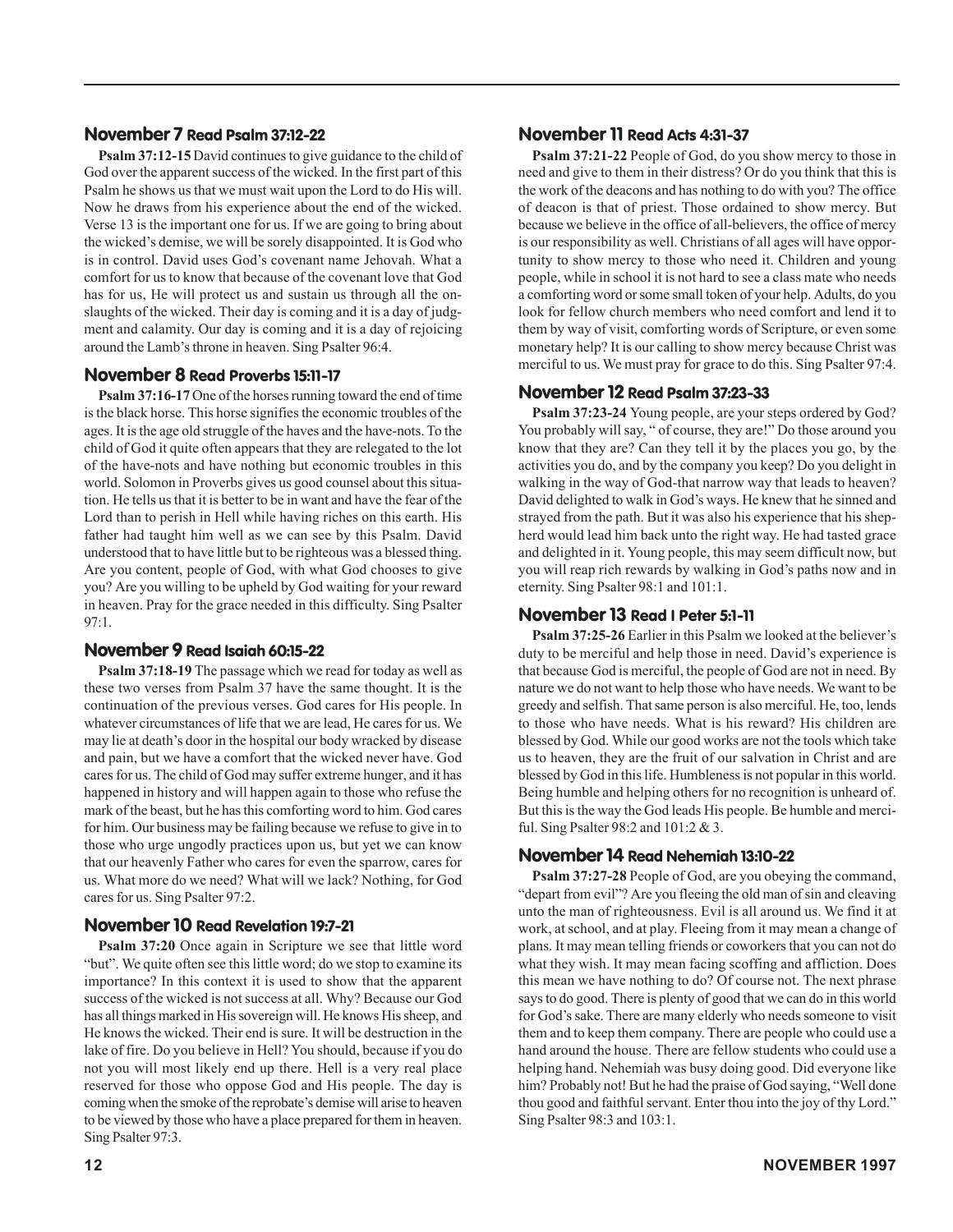#### November 15 Read James 3:5-12

**Psalm 37:29-31** These three verses speak of the blessings of walking in the way of the righteous. People of God are we happy with such blessings? They do not speak of fame, fortune, or high position on this earth. But they speak of the works pleasing to God. Are we happy enough to have heaven as our reward? Are we willing to live there forever in communion with God? Are we willing to speak of judgment and wisdom? Is God's law in our hearts so that our steps do not slide? These things should be a joy to us. Are they? Are we seeking to put God's law in our hearts? It just doesn't go there by osmosis, you know. There is a lot for us to consider in these verses. Let us do that with our whole being. Sing Psalter 98:4.

#### November 16 Read Dan 6:10-23

**Psalm 37:32-33** Most of us should know the story of Daniel in the lion's den well. Could we be put in the lion's dens of today for worshipping our God in the way he commands us? The wicked watch us just as hard as they watched Daniel. Will they find us in church, in the catechism room, in the society room discussing God's Word? Just being there is not enough and does not please God though it does make Satan happy. Or worse will they find us in the bar, on the dance floor, watching the movie in whatever form? The wicked are watching. What do they see? Jehovah will be with us when the wicked attack but our sin does rise up against us. Sing Psalter 99:1.

#### November 17 Read Psalm 37:34-40

**Psalm 37:34** This verse serves as a summary to the Psalm. First we are called upon to wait on the Lord. This can be very hard at times. Sometimes we are like Jacob and want to do the Lord's work for him. Secondly we are called to keep His way. This goes hand in hand with the first admonition. We must learn that it is not our way that is the right way, but it is the Lord's way we must follow. This way is summed up in the two commandments which summarize the law. We are to love the Lord our God, and we are to love our neighbor as ourselves. What is the reward for waiting upon Jehovah and keeping His way? That reward is twofold. First of all we will have eternal life in heaven. What more could we want? Secondly we will see the wicked who seemed to have the preeminence in this life brought to their eternal reward. God is good and knows how to give good gifts to his people. Sing Psalter 99:2 and 101:4.

#### November 18 Read II Kings 9:30-37

**Psalm 37:35-36** These two verses are an expansion upon the last part of verse 34. What should our response be to such a work of God. Our response should not be one characterized by revenge, but rather we should be comforted that God does care for His people and that His promises are sure. We read about the end of Jezebel. To the seven thousand who had not bowed the knee to Baal, her death must have brought relief. But it should have also brought renewed zeal in serving Jehovah whose promises are sure. When we see the wicked's destruction does it fill us with confidence that His ways are sure? It should. Sing Psalter 99:3.

#### November 19 Read II Timothy 4:1-8

**Psalm 37:37-38** David continues with the contrast of the end of the wicked and that of the righteous. Paul in his epistle to Timothy speaks of that peace that he expects to receive. He has faced Satan in many forms. He is awaiting sentence at the hands of a cruel ruler. He

believes that no matter what man decides to be his fate, God is sovereign and God will reward him either in this life of the life to come. Are we living the life of the perfect and upright man? Are we anxiously awaiting the end of this life and the beginning of the promised peace which is in heaven? Let us pray for that peace, and let us pray for the grace to live a life of sanctification on this earth. Sing Psalter 99:4 and 101:5.

#### November 20 Read II Kings 6:8-18

**Psalm 37:39-40** People of God, do you believe that God is your strength in times of trouble? Do you confess this as you lie on the hospital bed wondering what will be the outcome of surgery. Do you confess this as you look over your finances and wonder how you will make ends meet? Do you confess this when you are faced with a situation in which you must admonish someone for walking in a sinful way? Satan uses these and other like situations to put the elect in trouble today. These are the battles we must fight. Are we trusting in Him in all ways and at all times? Do we have the hearty confidence that He will deliver us from all evil? It is not an if-then proposition. It is a statement of fact from a sovereign God that He helps us because we trust in Him. That trust is based upon the unshakable faith in our Lord Jesus Christ. Let us praise God from whom all blessings flow. Sing Psalter 99:5.

#### November 21 Read Psalm 38:1-14

**Psalm 38:1** This Psalm of David is a prayer to God. In some Bibles the title added to it is "A Psalm of David," to bring to remembrance. Throughout the Psalm, David confesses that because of his sin he has lead a hard life. He does this not to complain that God has not treated him fairly. Rather he wants to throw himself on the mercies of God his salvation. In the first verse he realizes that the life he has lead is worthy of rebuke and chastening in God's displeasure. If David, the man after God's own heart, realized this, what about us? Are we aware exactly what kind of life we lead? Are we ready to confess all of our sins and ask for God's forgiveness? People of God of all ages, we must examine our lives and realize the depths of sin to which we fall. Then we must throw ourselves upon God's mercies. Sing Psalter 102:1.

#### November 22 Read I Chronicles 21:1-8

**Psalm 38:2-3** The Bible reading for the next several days is the familiar account of David numbering the people. While I do not know that this forms the background for Psalm 38, it appears that some like experience of David brought about the penning of this penitential Psalm. David confesses that the hard times he has experienced were brought about by God. He does not blame them on some wicked man though we know that wicked men sought David's destruction often. His sin caused him much grief in life, and he knew it. People of God, do we confess that our sins are the cause of our miseries in this life? Do we see that the hand of God rests upon us because of our sins which testify of our unfaithfulness? This is necessary for the child of God. The first part of our Heidelburg Catechism testifies to this. Let us confess our sins before God and seek to walk in a new and holy life. Sing Psalter 102:2.

#### November 23 Read I Chronicles 21:9-13

**Psalm 38:4-6** David continues with the litany of troubles to which his sin had brought him. He is not doing this out of self pity. He is not doing this to condemn God which might be our reaction at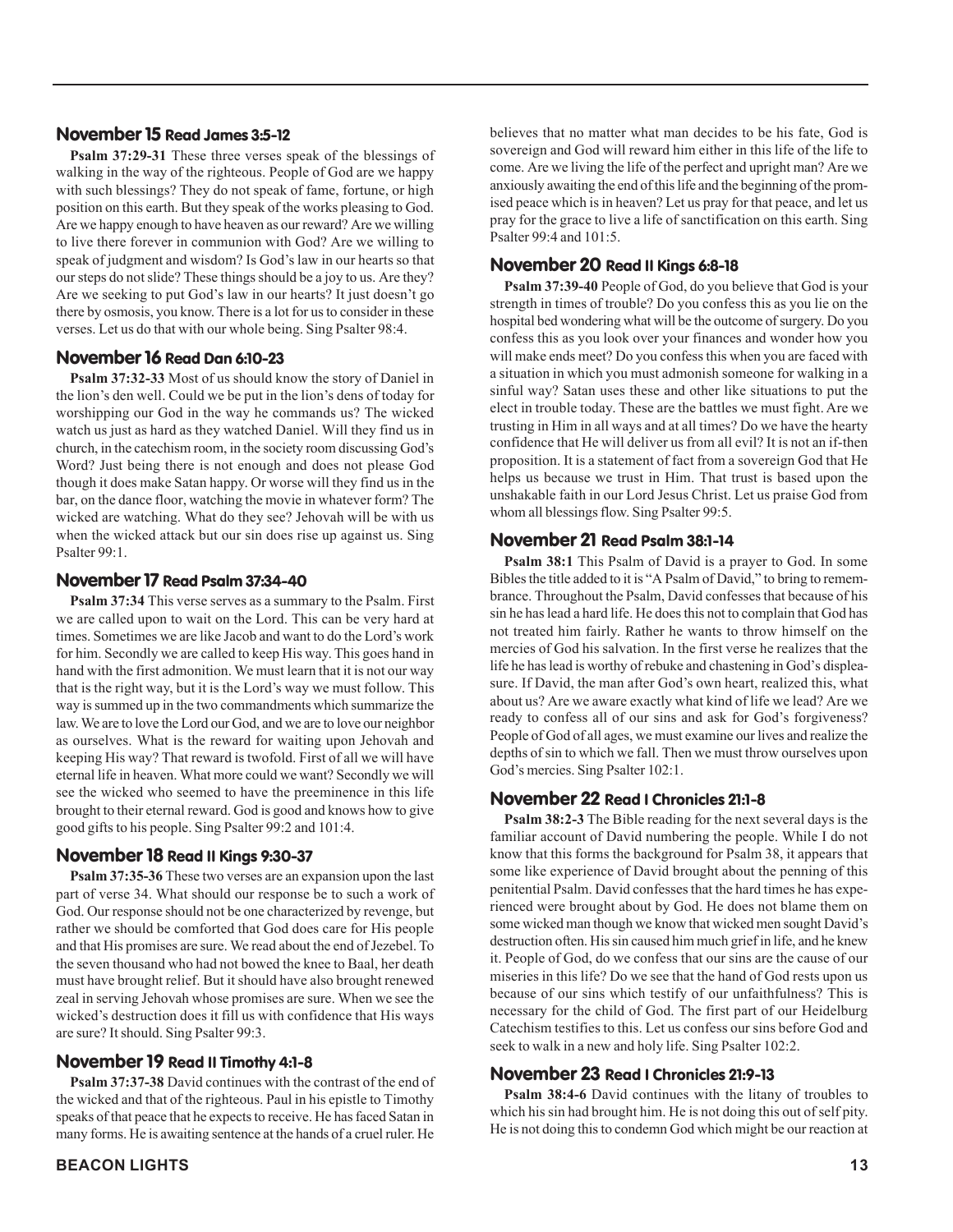times. He is doing this because the only way of deliverance for him and us must be the complete knowledge of our misery and the confession of that misery. This is not the works righteousness of the Middle Age monk. This is the way of salvation ordained by God. Notice the words David uses to express the depths of his misery. He sinks under its heavy load. His physical condition is affected by his sin. Nothing he does throughout the day can erase the thoughts of his sin. All appears hopeless, except David knows his God is merciful. Do you? Sing Psalter 102:3.

#### November 24 Read I Chronicles 21:14-17

**Psalm 38:7-9** These three verses are a continuation of the depths of misery into which David has been plunged by God on account of his sin. In verse 8, he speaks that his spiritual condition has caused him to cry out in pain. He cannot see a way of escape in his own life and way. He needs something more. In verse 9, he lays out all of his troubles before God. This is a prayer, young people. Do you pray this way? Do you confess your sins before God in prayer? Are your prayers specific in nature, or are they a few mumbled words of embarrassment that say nothing. This prayer of David was pleasing before God and was answered by God. Let us pray for forgiveness of all our sins. Sing Psalter 102:4.

#### November 25 Read Matthew 26:27-56

**Psalm 38:10-11** Young people, do you feel deserted at times by those whom you account as friends? David had that experience. His son rebelled against him, and in that rebellion one of his best friends, Hushai, deserted him. Our Bible reading for today accounts for us the Jesus's experience during the night in which He was betrayed. As He prays in the garden, his inner circle sleeps. David is a type of Christ. We can see Christ in some of his experiences. Christ became a man like us. Why? So that He could undergo the wrath of God for our sins. Christ was like us in all points except sin. Do we go to Him often in prayer? Do we seek the help of our elder brother? This is the only way out for sinners like us. Pray to God through Christ for forgiveness of sin and experience the mercy afforded us. Sing Psalter 102:5.

#### November 26 Read Mark 15:53-62

**Psalm 38:12-14** In this text we again see David as a type of Christ. As Christ stood before the Sanhedren, He was silent not answering the false charges against Him. David had the same experience. He did not answer because he knew he was being chastised by God for his sin. Christ underwent the false accusations not for His sin, because He had none, but for ours. Because Christ experienced the suffering that Friday evening, we have the assurance of salvation. The wicked will mock us and accuse us falsely now and in the future. We must undergo this chastening because of our sin. By grace let us bow our heads and place our trust in Christ our redeemer. Sing Psalter 102:5.

#### November 27 Read Psalm 38:15-22

**Psalm 38:15-16** This section begins with the word "for". In our English grammar the word "for" is used to give a reason. What was David's reason for his ability to withstand those who would despitefully use him. That reason was because he could hope in the Lord. This was not the wishy-washly hope of the world. This was the hope that maketh not ashamed. This was the hope which came from a faith in the covenant God. David prayed as he was mocked for he knew that the only way of deliverance for him was if God would sustain him in his trials. Do you have that hope, people of God? Do you have faith to trust in the covenant God? If we do, we will never fall. Today, we readers celebrate Thanksgiving. Let us be truly thankful for the good spiritual gifts God has given us. Sing Psalter 103:1.

#### November 28 Read Job 31:33-40

**Psalm 38:17-18** Christian people, are you truly sorry for your sin? Are you sorry for committing those things which violate the law of our holy God? Or are we only sorry for the consequences of our sin? There is a big difference. If we are only sorry for the consequences, we will sin again but try not to be caught in our sin. Look at those who abuse alcohol or drugs. Their sorrow is only because they may be caught by the law. They will look for ways to avoid the law while indulging in their lusts. We can be no better. True sorrow is first of all that we realize that we have sinned against God and are no longer worthy to be called his sons. Secondly true sorrow means that we resolve to walk a new and holy life. Let us be truly sorrowful for our sins; God will bless us. Sing Psalter 103:2.

#### November 29 Read I Peter 3:8-18

**Psalm 38:19-20** Young people, do you follow that which is good. Could you be convicted in court for doing what is right because of a preponderance of evidence. David was. Daniel was. Christ was. Can we add our name to that list? If we can, we must expect persecution from those who hate the good. We can be afflicted by Satan's children on every side. This should be the experience of every child of God no matter his age. Let us be busy in well doing. Not so that we can obtain our salvation by our works, but because we are thankful for salvation that has been given us by God. Let us be convicted in Satan's court for doing good, and we will be found in God's court singing praise to the Lamb who lives for ever. Sing Psalter 103:3.

#### November 30 Read Isaiah 12

**Psalm 38:21-22** David finishes this Psalm with the plea that God will not forsake him. He prays that God will be with him at all times. He prays that Jehovah will help him quickly. We need to make this plea a part of our daily prayers. We, too, are buffeted on every side by the storms of evil. We, too, have those around us that seek to do us harm. We, too, are tempted by a multitude of evils. Are you praying, people of God, for deliverance? Are these kinds of prayers part of your life, young people? Like David we need God to help us. David knows to whom he prays. It is the Lord of his salvation. It is Christ through whom he can do all things. Let us pray now for such deliverance, and let us pray always for this help. God will hear us because he is the God of our salvation. Sing Psalter 103:4.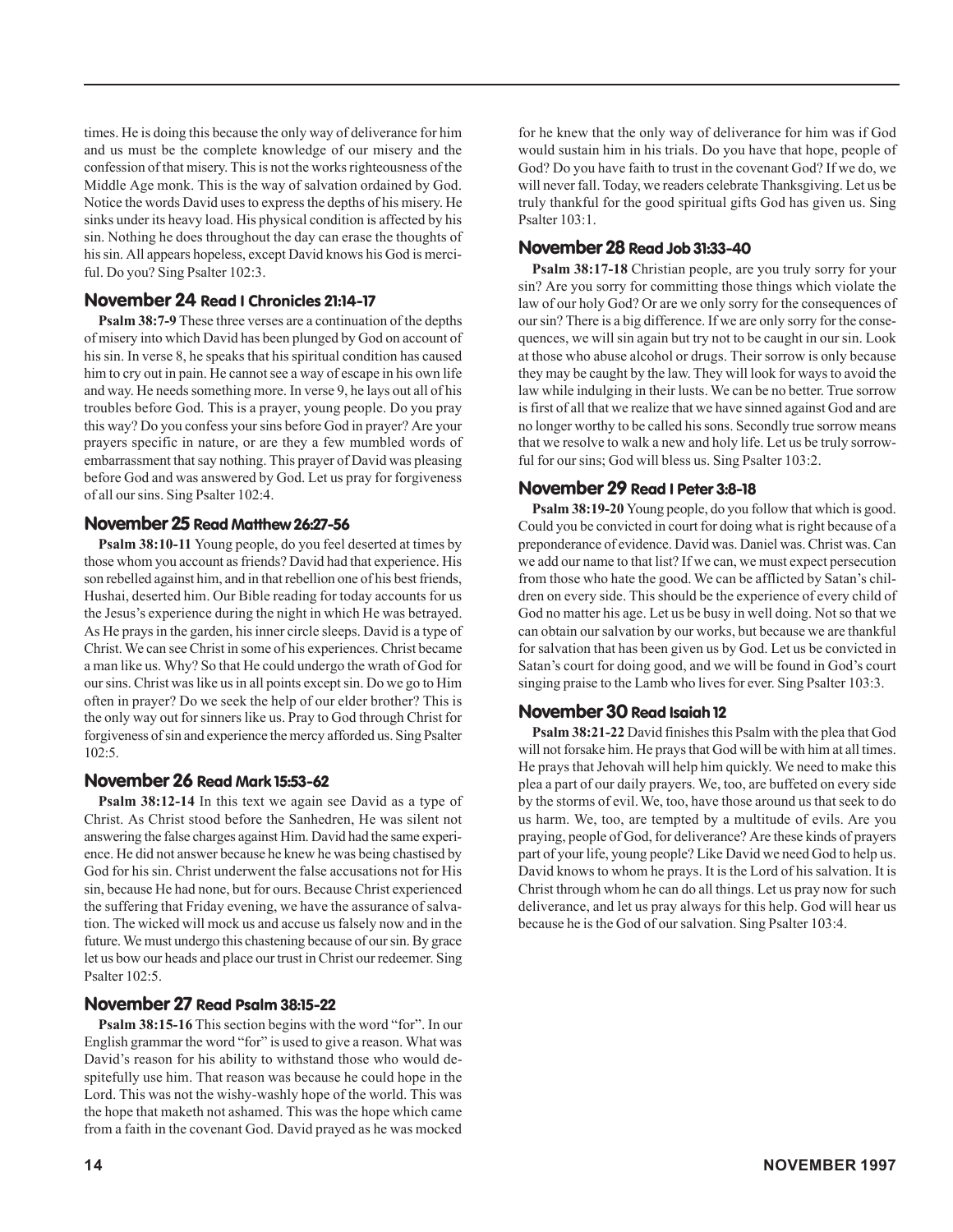# The Marks of the True Church (1)

by Aaron Cleveland

The true Church of Christ has three marks<br>which distinguish and separate it from all false<br>churches and religions which claim to be true. which distinguish and separate it from all false We do well to remind ourselves of these three marks as they are found in the Bible and summarized in our creeds. It is even proper that we take care to examine the church we attend and be sure that it possesses these three marks.

The true Church is distinguished by three marks. Article 29 of the Confession of Faith states very clearly what these marks are. The marks by which the true Church is known, are these: if the pure doctrine of the gospel is preached therein; if she maintains the pure administration of the sacraments as instituted by Christ; if church discipline is exercised in punishing of sin: in short, if all things are managed according to the pure Word of God, all things contrary thereto rejected, and Jesus Christ acknowledged as the only Head of the Church.

Lord's Days 25 and 31 of The Catechism also speak of these three marks. Answer 66 reads: "The sacraments are holy visible signs and seals, appointed of God for this end, that by the use thereof, he may the more fully declare and seal to us the promise of the gospel." Answer 67 reminds us that "the Holy Ghost teaches us in the gospel, and assures us by the sacraments."

In Q&A 83, the preaching and Christian discipline are described as "the keys of the kingdom of heaven." It is evident after reading these two Lord's Days and Article 29 of the Belgic Confession, that the true church is marked by pure doctrinal preaching, proper administration of the sacraments, and Christian discipline.

The first mark, pure doctrinal preaching of the gospel, is the most important mark of the true church. Without pure doctrinal preaching, there can be neither discipline nor the proper administration of the sacraments. Both are dependent upon pure doctrinal preaching of the gospel.

When we look at Article 29 once again, it is striking how specific this article is as to what the first mark is. It does not simply read preaching. Nor does it read only

doctrinal preaching or pure preaching. Rather, it reads "the pure doctrine of the gospel is preached therein." In I Cor. 1:17, 18 we learn what type of preaching this is. When the pure doctrine of the gospel is preached, "the cross of Christ is preached" and everything that the cross involves. The worthlessness and inability of man, and the power of God through Christ is preached.

The Word of God allows for no substitutes or "wisdom of words" which are frequently preached from many Reformed pulpits today. Ministers speak of some worth that man has apart from God and man's ability to earn some of his salvation. The work of Christ on the cross is put down and man is elevated. The preaching of the cross becomes "foolishness." But God's Word will have none of this, for by this "foolishness," He saves "them that believe" (vs. 21).

I Cor. 2:4 is further explanation that the pure doctrine of the gospel is not composed of the "enticing words of man's wisdom." Rather, the preaching is the "wisdom of God" (vs. 7) which is hidden to the unbeliever.

The second mark of the true Church, and present only if the first is present, is the pure administration of the sacraments. The two sacraments instituted by Christ are holy baptism and the holy supper (LD 25, Q&A 68). There are two and only two sacraments which Christ has instituted and not seven as the Roman Catholic Church administers. These two Christ-instituted sacraments are spoken of in I Cor. 10:2-4 were we read: "And were all baptized unto Moses in the cloud and in the sea; And did all eat the same spiritual meat; And did all drink the same spiritual drink: for they drank of that spiritual Rock that followed them: and that Rock was Christ."

It is important to note that the preaching and the sacraments cannot be separated from each other. For "the sacraments are holy visible signs and seals, appointed of God for this end, that by the use thereof, he may more fully declare and seal to us the promise of the gospel" (Q&A 66). It is impossible for the sacraments to seal to us the promise of the gospel, when false doctrine is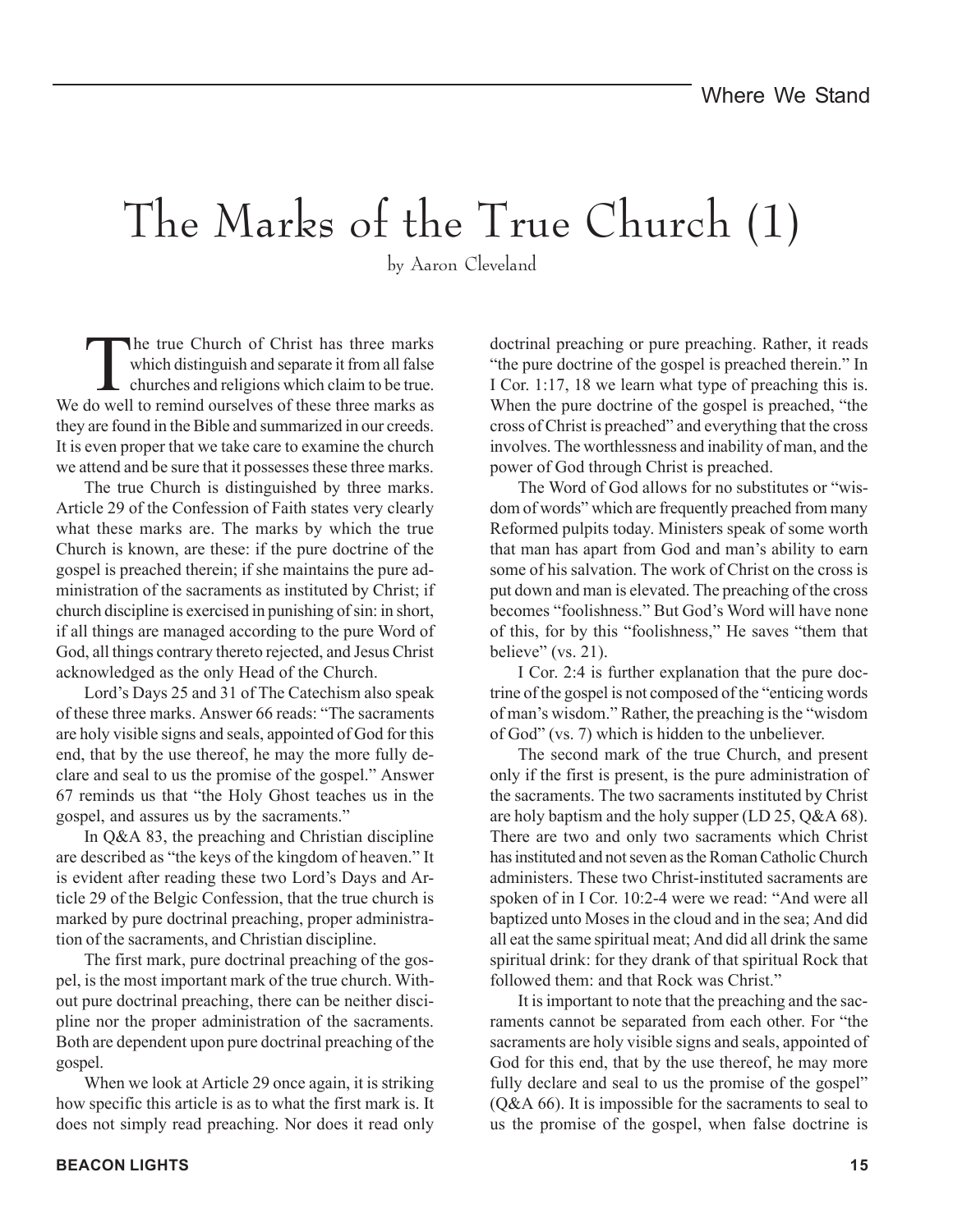preached. Likewise, it is impossible that improperly administered sacraments seal the promise of the gospel. The Christ instituted sacraments seal the promise of the gospel only when the pure doctrine of the gospel is preached.

Proper administration of the sacraments means that unrepentant sinners are kept from the Lord's table and baptism is administered only to adults who have confessed their faith in Jesus Christ and to the children of confessing parents in good standing. The sacraments are improperly administered when they are separated from the preaching. They are also improperly administered when they are not closely guarded by the elders of the congregation. Partaking of the holy supper by children is a glaring example of the improper administration of the this sacrament. Churches that baptize the children of any parents outside of the church, improperly administer the sacrament of baptism.

The third mark of the true Church is the exercising of church discipline in the punishing of sin. Once again, church discipline cannot be practiced where there is no pure doctrine of the gospel preached. The proper method of church discipline is found in Matthew 18:15-18. It is our duty to go to the brother first if he has sinned against us. It is our calling to tell him of his fault. If he will not listen, then we are to bring one or two with us, "that in the mouth of two or three witnesses every word may be established." Again if the brother refuses to hear, it becomes the duty of the church elders to discipline this brother after we have brought the matter to them.

Discipline is also exercised from the pulpit when the gospel is preached. Q&A 84 of The Catechism explains this with the following words:

Thus: when according to the command of Christ, it is declared and publicly testified to all and every believer, that, whenever they receive the promise of the gospel by a true faith, all their sins are really forgiven them of God, for the sake of Christ's merits; and on the contrary, when it is declared and testified to all unbelievers, and such as do not sincerely repent, that they stand exposed to the wrath of God, and eternal condemnation, so long as they are unconverted: according to which testimony of the gospel, God will judge them, both in this, and in the life to come.

Preaching the cross of Christ means that sin is pointed out in the preaching and God's judgment against the sinner. When sin is glossed over and not pointed out, christian discipline is not carried out. Pure doctrinal preaching

means that sin is pointed out and the sinner is called to repentance and faith in Christ.

In the church world today, there are many false, unbiblical notions as to what ought to characterize the true Church. The Bible and the creeds have been tossed out the window, and many churches, including those who take to themselves the name "reformed," have advertised themselves as churches that are "friendly, seekersensitive, and socially and politically active." No longer do sound preaching and discipline fill the pews, but the time has come for friendliness and seeker-sensitivity.

While friendliness ought to characterize the true Church, it is not among the Biblical marks of the true church. Hand shaking as part of the worship service and coffee and refreshments afterwards do not distinguish the true Church from the false. Often these so-called "friendly" churches have ever so friendly pastors who go to great lengths to comfort their congregations and raise the self-esteem of their members. They may preach, but they don't preach Christ and His cross. Rather, they preach man and his goodness.

Neither does "seeker-sensitivity" mark a church as true. These churches seek to build their membership as fast as they can through silly, as well as unbiblical outreach programs. Such programs include Super Bowl parties, where anyone and everyone is invited to the church on Sunday, not to hear the preaching, but to watch the Super Bowl and enjoy some food and drink. Maybe a five minute halftime talk is thrown in for good measure. Other activities include bringing in bands and guest speakers and doing away with the more formal aspects of the worship service. It is figured that the sermon may be intimidating to those who are visiting. Really, attending church becomes no different than going to a concert or a ballgame.

Social and political action also do not mark a church as true. Ministers in these churches, instead of preaching the Kingdom of God, tell their members to do all they can do to make this world a better place to live. The gospel of social change and world-improvement is preached instead of Christ crucified.

Standing in stark contrast to this is the true Church. Instead of the social gospel stands the pure doctrine of the gospel. Instead of the bland messages where the goodness and worth of man is extolled stands the preaching of man's total depravity and his complete dependence upon God for all things. Instead of the tolerance of sin and alternative lifestyles stands sharp preaching against sin and vigilant discipline of the sinner.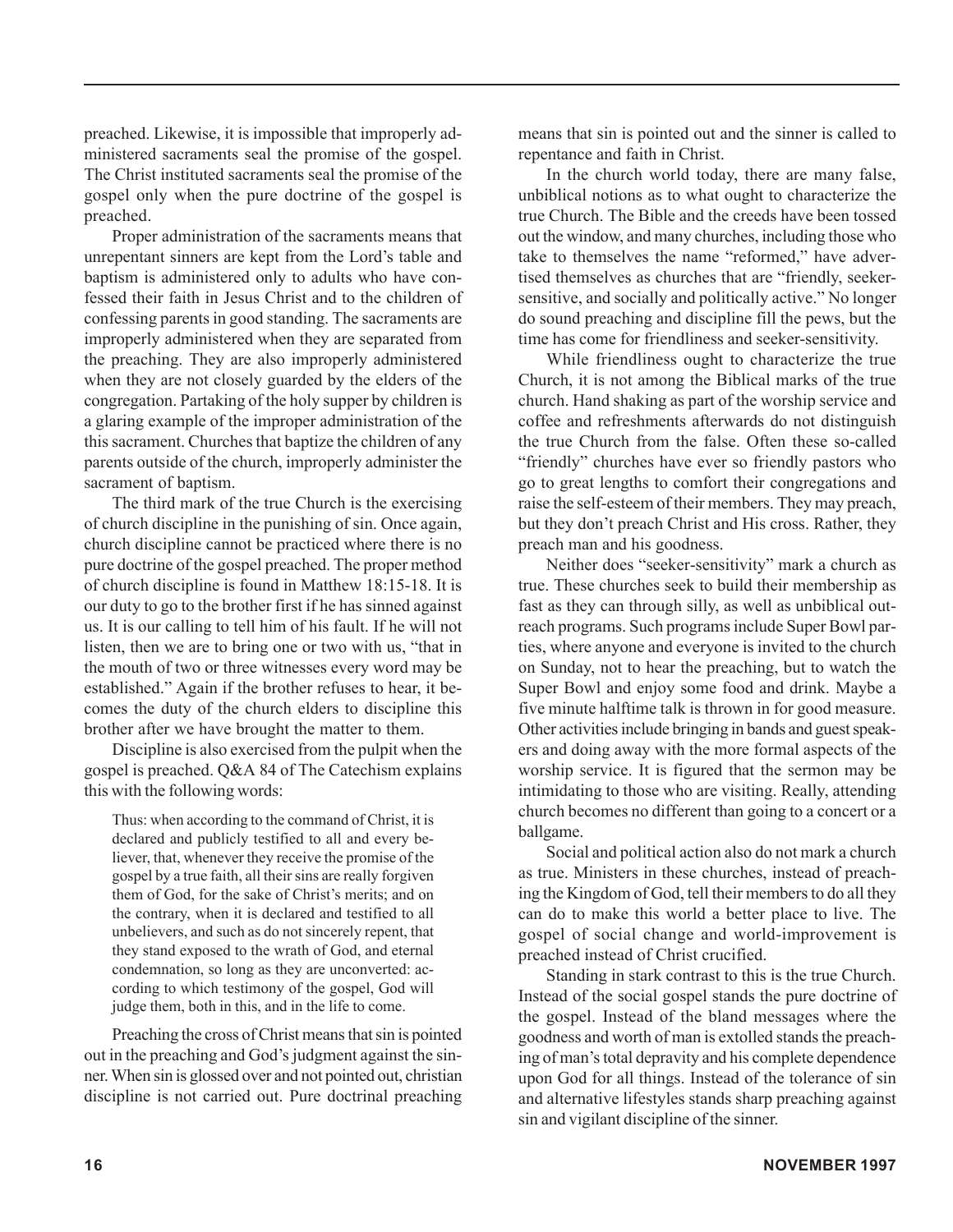Do not be fooled. The true Church of God on this earth possesses these marks. There are no substitutes for these marks. The true Church is easily distinguished

from the false church. Does your church possess these marks? ❖

*\_\_\_\_\_\_\_\_\_\_\_\_\_\_\_\_\_\_\_\_\_\_\_\_\_\_\_\_\_\_\_\_\_\_\_\_\_\_\_\_\_\_\_\_ Aaron is a member of Hope Protestant Reformed Church in Grand Rapids, Michigan.*

### Convention Speech

# What He has DONE for Me

by Rev. Doug Kuiper

Yesterday Rev. Cammenga explained who<br>God is for us, and what knowing God means.<br>In addition to what he said, you know that God is for us, and what knowing God means. In addition to what he said, you know that God is our Father in Christ, and our Friend. He loves us as His children, and fellowships with us in love as His friends.

The topic today, is "What He has DONE for me." The topic as it is worded makes the assumption that God has done something for us, and asks the question, "What is it that He has done?" But what if the assumption is not true? What if God has not done anything for us? We will begin by questioning the assumption, and asking; "Has God done anything for us?"

To this question some people will give the answer, "No; God has not done anything for us." Atheists will go farther: "There is no God to do anything for us." This answer manifests unbelief; it is a wrong answer. Others might say, "There is a God, and He does many things for many people, but He does nothing for me." This reveals about the speaker at best that he or she is caught up in self pity for his situation in life, or at worst that he or she also does not trust in God.

Scripture shows that the answer "God does nothing for us" is wrong. Matthew 5:45 makes clear that God gives gifts to every person who ever lives: God gives every person sunshine and rain. No, this does not mean that He shows every person His love or favor; but it does mean that He gives every person good gifts. Nobody can say God does nothing for him.

Others answer the question by saying, "God does some things for me, but not everything." A prevalent idea today is that God does only that which is good, and Satan does that which is bad. For example, God does not want a loved one of ours to die, or God does not want us to be sick. Satan does these things. This idea is also unbelief,

and reveals a wrong understanding of God. Job said in Job 1:21 that the Lord both gave and took away, and in Job 2:10 that we should receive both good and evil at the

### one is wrong who thinks that God does only some things, but not everything, for His children.

hand of God. These words of Job show that one is wrong who thinks that God does only some things, but not everything, for His children.

Yet how easy it might be for a Christian young person to give this answer! The young person knows that God has saved him or her, and has given spiritual blessings as well as material gifts. But the young person compares himself with other young people who have many things, gifts, talents, abilities, for example—while he thinks he has none of these. Furthermore, the young person has troubles in his or her life—for example he thinks that he has no friends. The young person's attitude is that God has not been fair; God has given some things, but not everything. Job shows that such an attitude is not right.

The only other possible answer is, "God has done everything for me." This means that, in addition to saving us, God in His providence gives us gifts which we enjoy and trials which perhaps we do not enjoy. He gives health and sickness, riches and poverty. The young person might think that God has given others gifts which he wanted, but then he must also confess that God has given him the gifts which he has, whether or not he is happy with them.

We see, then, that the assumption which today's topic makes is true. For the child of God, the only answer to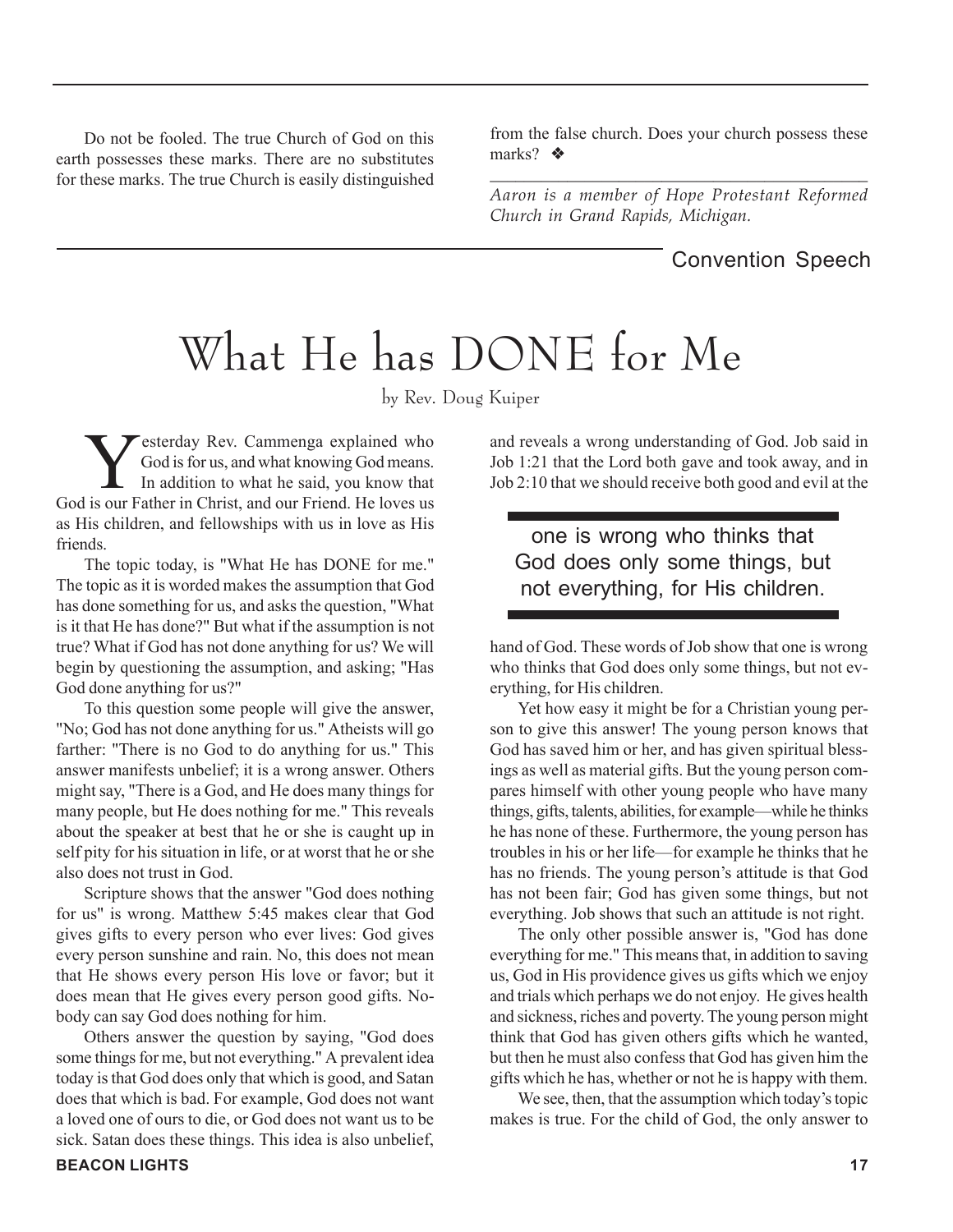the question, "Has God done anything for me?' is, "Yes; He has done everything for me!" So the question today is, "What has He done for us?"

The short answer to the question has been given: He has done everything. The longer answer will comprise the rest of the speech. The goal of the speech is not to

"God has done everything for me." This means that, in addition to saving us, God in His providence gives us gifts which we enjoy and trials which perhaps we do not enjoy.

remind us of every individual gift which God has given us, and of every doctrinal truth which is pertinent, but to emphasize again that this God is my God, our God, and that what He has done benefits us, His people.

\*\*\*\*\*\*

Let us first understand, then, what God has done for us providentially. In His providence, He has given each of us many material gifts.

It is obvious to me, as I look over the crowd, that He has given to each of us life. Not a person here is dead. He has also given us that which sustains life. Each of us had breakfast this morning—if we did not, it was because we chose not to, not because He did not provide it for us. Each of us is wearing clothing, nice clothing. None have come here wearing rags. Each of us has a place of shelter which we call home. God has given us all these things!

In addition, He has given us parents, family, and friends. Our parents sacrifice to bring us up in Christian manner. They teach and discipline us, so that we understand better how to live a godly life. We have brothers and sisters, and we have friends, to be our companions. The point is, we have fellowship with other human beings. We are not alone. This is a gift of God!

Each of us also has talents and abilities by which we might serve Him. Maybe those talents are musical in nature, or perhaps they are athletic. Maybe we are a compassionate person, who likes to help people in need and give ourselves for others. Perhaps He has given us a good mind with which to learn and study. These are His gifts.

It is true that not all people have the same gifts, and that even those who do have the same gifts do not have

them in equal measure. One has both a father and a mother; another has only a father or a mother. One has much health, while another is often sick. One has more money, and more nice clothes, than another has. One's talents are more prominent than another's. Yet another thinks that he has no gifts at all! It is easy for us to feel that God has overlooked us when He gave gifts.

Let us remember that God has given each of us exactly what we need—not, perhaps, what we think we need, but what He determined we need to serve and glorify Him. That God gives one more than another does not mean God loves one more than another. Therefore, we may not be jealous of what others have. What I have, God gave me!

What has God done for me? He has supplied all my material needs. This means I am significant in His sight! This shows that He is my loving Father, who cares for me, His child. All that He gave me (says the Christian young person), He gave in His love for me. Is this what you say, young people?

\*\*\*\*\*\*

God has done even greater things than these. He saved us! When we speak of His great work of saving us, we must always remember our own unworthiness. He saved us although we did not deserve to be saved. In fact, He saved us although we once despised Him. To make more clear the point that He saved us graciously, I will explain four aspects of His saving work.

First, in saving us He made us His children. To magnify His grace, though, remember that we are His children by adoption.

Imagine that a couple who cannot have children goes to an adoption agency, where they are shown many children and told they can have their choice which one to adopt. Most of the babies are beautiful, but one in particular is ugly. Furthermore, the couple knows that the natural parents of this ugly baby are wicked people liars, thieves, and murderers. One might say that, humanly speaking, these facts make this ugly baby most undesirable. Yet the couple decides to adopt this baby!

This is what God did for us. We were, by nature, the children of the devil, His enemy. Spiritually, we were ugly. Yet He adopted us to be His children! This shows His grace—He did what we did not deserve.

Second, in saving us He made us His wife. Certainly He did not make each of us individually His wife, so that He has many wives. Rather, He made the church His wife. Inasmuch as we are part of the church, we share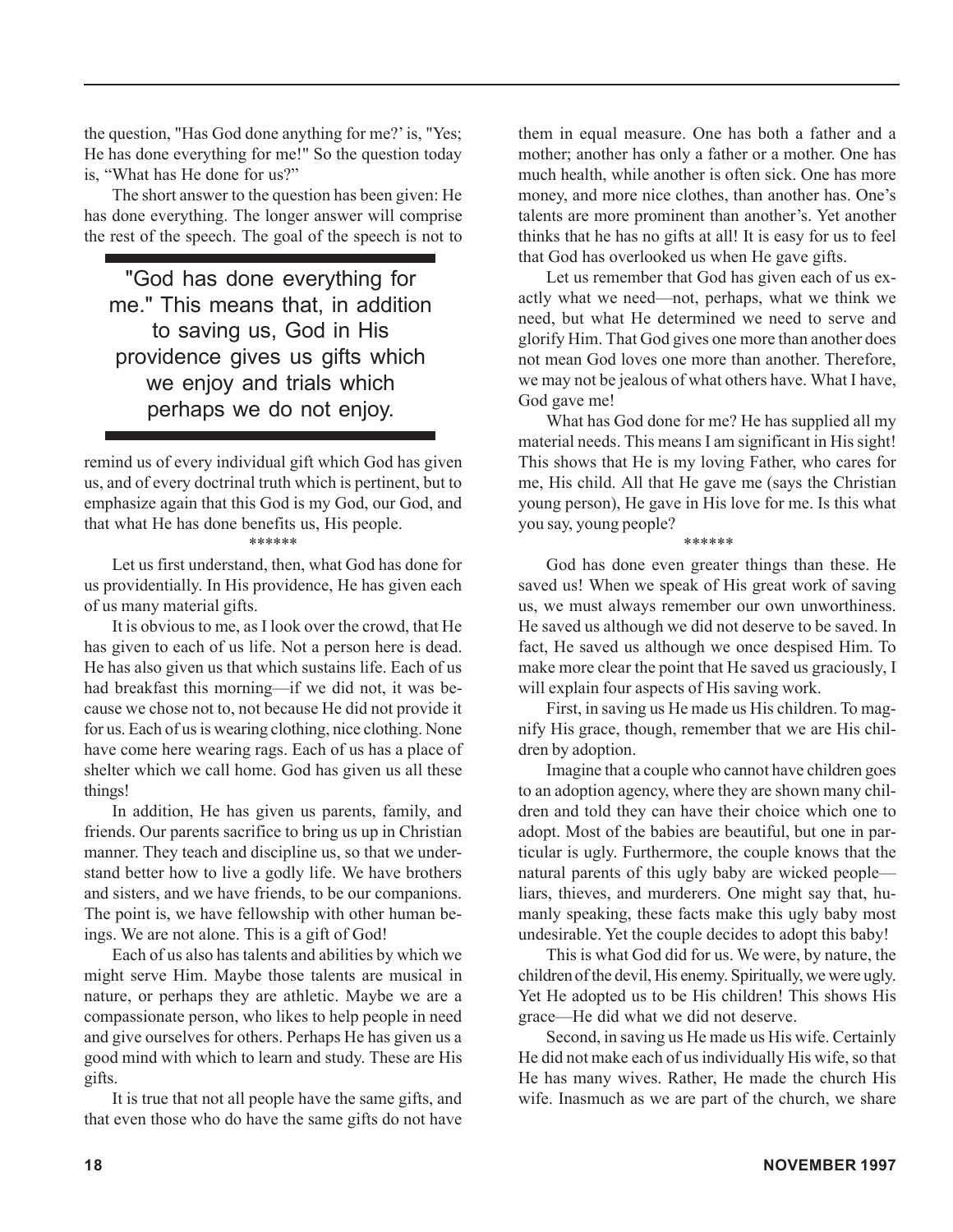in being His wife. The point to be understood, again, is the grace of God in saving us.

Another story will demonstrate this. Imagine that a woman had given birth to a daughter, but did not want the daughter. So, after giving birth, the mother did not wash nor clothe her child; rather, she left the baby alongside the road to die—dirty, cold, and naked. Along came a man who saw the infant girl in her misery, and had pity on her. He took her home, washed her, clothed her, fed her, and loved her in every respect. Over the years she developed into a beautiful young woman. Many men hoped that they could marry her. Rather than allowing any other man to marry her, however, the man married

### our salvation consists of experiencing God's intimate fellowship and unending love.

her himself, to demonstrate the faithfulness of His love for her.

This story is taken from Ezekiel 16. The story continues, taking a sad turn. However, I have recounted the part of the story that is important for us today. Old Testament Israel, and therefore the church of every age, is this infant girl. The world out of which she is called hates her and seeks to kill her. God loves her, cares for her, and causes her to live. And God married her! In so doing He shows us that our salvation consists of experiencing God's intimate fellowship and unending love. We do not deserve this love and fellowship; He gives it graciously.

Third, in saving us God made us His friend. This relates closely to our being His child, but we consider it separately.

That we are made His friend is a matter of grace, because we were by nature His enemy. That we were His enemy means not simply that He hated us, but also that we hated Him, and sought evil to come upon Him. Now which one of you, if you knew of a person who hated you and sought to ruin your reputation or even kill you, would go to that person and make him your friend? You would likely say, "He doesn't deserve that!" And that would be true—such a person would not deserve to be your friend. Neither did we deserve to be God's friend. Yet God made us His friend! He has fellowship with us in Christ. So we must do the same to each other.

Fourth, in saving us God made us His servant and glorious possession. This Paul teaches in Ephesians 2:10 when he says, "For we are his workmanship, created in Christ Jesus unto good works…" The word "workmanship," refers to a piece of art, or a piece of handiwork. Think of a beautiful piece of art, which brings glory to the artist. When God saved us, He made us His possession, so that He owns us! He makes us a beautiful piece of art which draws attention to Himself! Because we are owned by Him, and were created for the purpose of glorifying Him, we are His servants.

These four aspects of His saving work demonstrate both His grace in saving us, and the blessedness which we experience being saved. The grace is evident from our own unworthiness, and the blessedness consists of knowing Him and having a personal relationship with Him, as a child knows his father, as a wife knows her husband, as a friend knows his friend, and as a servant knows his master.

\*\*\*\*\*\*

All this God did for us by sending Christ to die on the cross. We, spiritually unattractive by nature, are spiritually beautiful in God's eyes on the basis of the atoning work of Christ! To know God, and to know what God has done for you, means also that you must know Jesus Christ, whom God sent, and know what Christ did on the cross. There He suffered God's wrath against our sins, so that God could view us as sinless; there He showed Himself to be perfectly obedient, so that God could view us in Christ as righteous; there Christ earned for us the eternal life which we did not serve.

God sees us as sinless, but are we? God sees us as righteous, but are we? By nature, we are not. To illustrate this one last time, imagine a girl who thinks she is very beautiful and attractive. She thinks that she has few, if any flaws. But if, after getting out of bed in the morning, she look immediately into a mirror, she might consider herself to be unattractive after all.

Likewise we can easily be reminded of our spiritual unattractiveness by looking into the mirror of the law. It shows us our misery, as Lord's Day 2 teaches us. By nature, we are sinners.

God sees us differently in Christ. Indeed, we are different in Christ. In Christ we are righteous. Thank God for His grace!

What has God done for us, then? He sent Christ to save us, and His Holy Spirit to work in us, causing us to know God and Christ. Young people, do you believe that? ❖

*\_\_\_\_\_\_\_\_\_\_\_\_\_\_\_\_\_\_\_\_\_\_\_\_\_\_\_\_\_\_\_\_\_\_\_\_\_\_\_\_\_\_\_\_ Rev. Kuiper is pastor of Byron Center Protestant Reformed Church in Byron Center, Michigan.*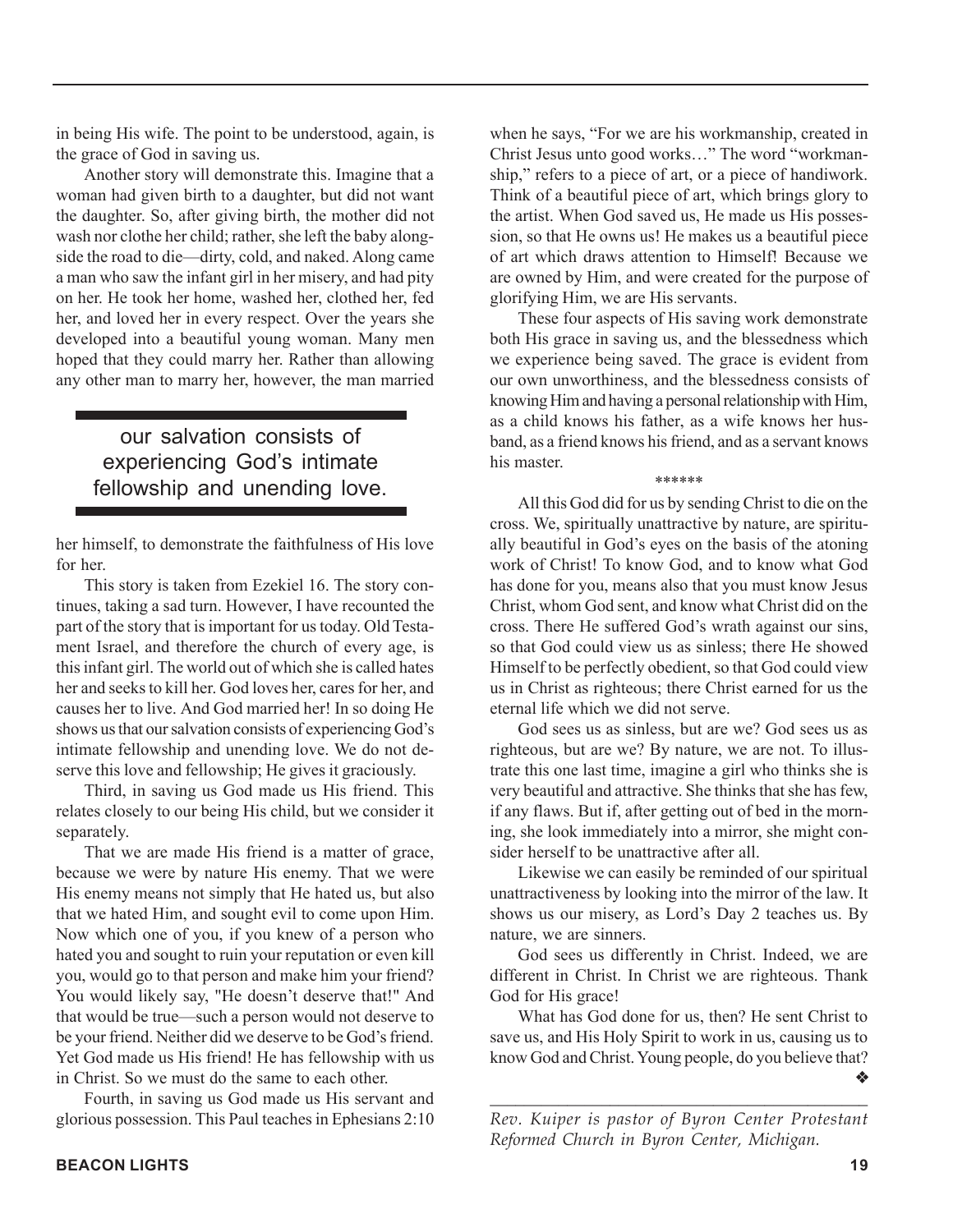# Interview with Rev. C. Hanko

Part 2: The Pastor

#### **Question:**

Could you give us a little background of what was going on in the Reformed church world at this time?  $(1920's)$ 

#### **Answer:**

At that time there was a strong antipathy, almost hatred, between the people of the Secession of 1834 and the people of the Doleantie of 1886 led by Kuyper. So much so, that when a man came to a women's home in Hull, Iowa, to collect for Calvin College, and stood by her bookcase and said "I don't see a single book of Dr. Kuyper in your library," she said, "Get out! That name is not mentioned in this house. And I don't give you a penny". That's the way they felt.

In that same congregation I visited a man who said, 'I'll talk to you but don't you dare to object to or condemn Kuper." He had a whole row of Kuyper's books. So I said to him, "I tell you what. We'll leave Kuyper up there on the bookshelf and we're going to talk Bible." He agreed to that, but every once in a while that hand would want to go up there to get Kuyper to support him. Later he joined our church in Hull, and after a couple of years he came to me and he said, "You know, Kuyper was not always right." Which was quite a concession considering how he felt about Kuyper. That tension was very strong.

When I worked in Randolph, before our church there was organized, a man called me up and said he'd like to talk to me. When I got there he said, "I want you to answer one question with a yes or no - nothing else." I said, "That's hardly fair. You should give a man a chance to explain himself." "No," he said, "Yes or no." "Well," I said, "go ahead , ask your question." He said "Did God will sin?" I said, "That takes an explanation." "No," he insisted, "Yes or no." He was not Kuyperian, I could tell that. So I said, "If you want to know, yes, God wills sin." "Get out!" he said, "Get out of here as fast as you can." He had no time for me. That was common sentiment.

They were very much opposed to each other even though two movements had joined in 1892.

#### **Question:**

When you graduated from seminary you accepted a call to Hull, Iowa. After having been right in the center of things in the years following 1924 did you find it difficult to head out West?

#### **Answer:**

That wasn't too bad because Hull at that time was the doorway to the West. Anyone who went out West stopped in Hull. We always had company. And especially at the time of Classis we had a house full of people. It was sort of an open house. One noon we had 13 men around the dining room table. So we didn't notice so much that we were removed from the center of things.

#### **Question:**

You spent the depression years in Hull. Any memories of that period?

#### **Answer:**

Yes. I remember one time I had 50 cents in the house. Well, what do you do with 50 cents? You can't get any groceries to speak of. So I had this 50 cents, and collectors came from the school, and the school was hard up too. They asked if I could donate a little bit. I said, "Would you take 50 cents?" They said, "Sure, we'll take anything. We're hard up." So I handed them the 50 cents. We talked a little bit and they got to the door and he said, "Say, was that your last 50 cents?" I said, "What does it matter. You might as well have it. It's not doing me any good." He said, "I'd never take a man's last 50 cents," and he gave it back to me.

#### **Question:**

You also served has minister in Oak Lawn, IL and in Manhattan, MT. What is most memorable about those years?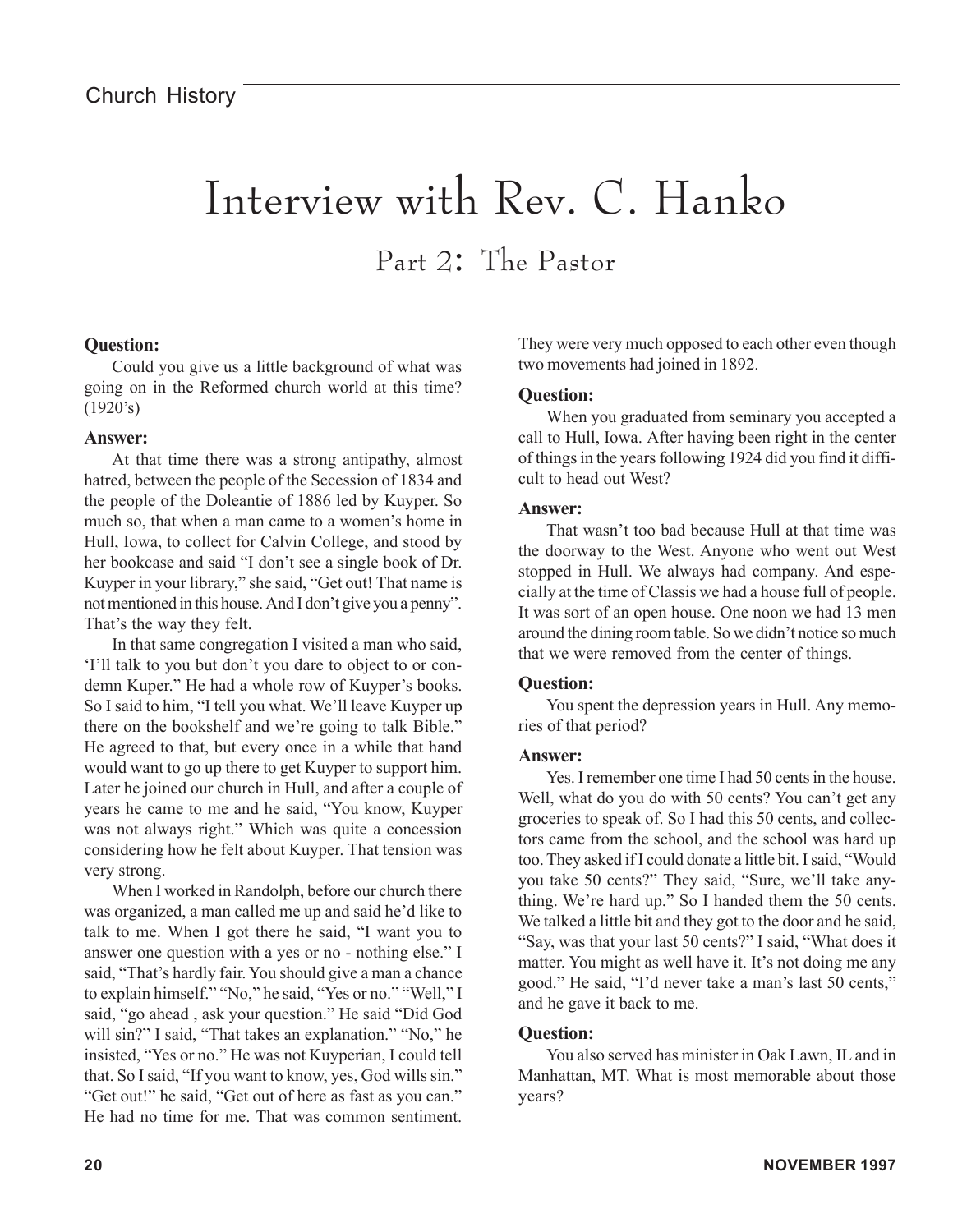

*Rev. C. Hanko with Rev. H. De Wolf on the consistory of First PRC in 1950.*

#### **Answer:**

The most pleasant years of my ministry were spent in Manhattan, MT. We had almost one hundred percent of the men in the men's society. Show me a church anywhere where you have almost one hundred percent attendance at the men's society. We had almost all of the woman in the women's society. We had all of the young people in the young people's society. I really had a wonderful time there.

They didn't have a Christian high school beyond the 10th grade. When Herm got to the point where he was ready for the 11th grade I said to him, "Now if you intend to be a lawyer or a doctor I'll keep you here. But if you intend to go into the ministry or teaching then I'd rather send you to Michigan, to a Christian high school." He said, "Didn't you know I intend to be a minister?" Well, I was surprised because we had really thought that Fred would be the minister, although we had never talked about it. And I said that to Fred too. Fred said, "You thought I was going to be a minister? Not me. It doesn't look good to me!" So we sent Herm to Grand Rapids for two years. By that time Fred was about to go. So I asked him what he had in mind. Well Fred had in mind to be a teacher. So I said he's going to Grand Rapids too.

Then I got the call to First Church. I didn't want to take it. In the back of my mind, of course, I had the problem of my two boys, but I didn't want that to decide. Then I got a letter from Rev. DeWolf: "It's OK if you come, but I hope you don't." Then I got a letter a couple days later from Rev. Hoeksema: "You probably don't know, but we have some serious problems here. I want you to consider this prayerfully. I'm not going to urge you to come, but we need a man badly." Well that decided it. DeWolf doesn't want me. There must be a reason for that. Hoeksema says there is a need. I had the two boys to consider. So I decided to go, much as I hated

to leave. I really did, because that was one of the nicest congregations I ever served.

#### **Question:**

Before we get into your years at First Church we want to ask about Prof. Schilder. Did Prof. Schilder visit you when he came to America?

#### **Answer:**

That's right. He was in Manhattan for a week. Practically every day we talked. We talked in a nice way. We never got hot under the collar or anything like that. But I had made a chart of the covenant: Bavink's view, Kuyper's view, Prof. Heyns' view, Schilder's view, and Hoeksema's view. I showed him that. He didn't like it very well, that I was making those sharp distinctions. But finally he exploded. "To tell you the truth," he said, "I despise your covenant view." Well, that's the only hard time we had.

#### **Question:**

Did our churches have contact with the Liberated churches in The Netherland?

#### **Answer:**

Two of our ministers went to The Netherlands. By that time immigrants were coming from the Liberated churches to America. Many here and in The Netherlands were anticipating that there would be thousands, and they asked our men if there would be room in the Protestant Reformed churches. Well, that looked good to them, of course, to have all these immigrants coming to our churches. So they said there surely would be room.

The Liberated asked about our covenant view. Those two men said that we didn't have an official covenant view. That was true in a sense. It was true that we had never officially adopted Rev. Hoeksema's view of the covenant, but it was really the very heart of our churches. If you would ask what is distinctive to the Protestant Reformed Churches, then it is not the denial of common grace, and it is not the denial of the offer of salvation, although that is involved, but it is our covenant view. We are not a negative church. We do not merely take the position that we're opposed to this and were opposed to that.

We're a very positive church, and our positive stand is that we have a covenant view that we treasure. I would say that's the very heart of the Protestant Reformed Churches. To me it's the most wonderful view. You can't compare it to any other.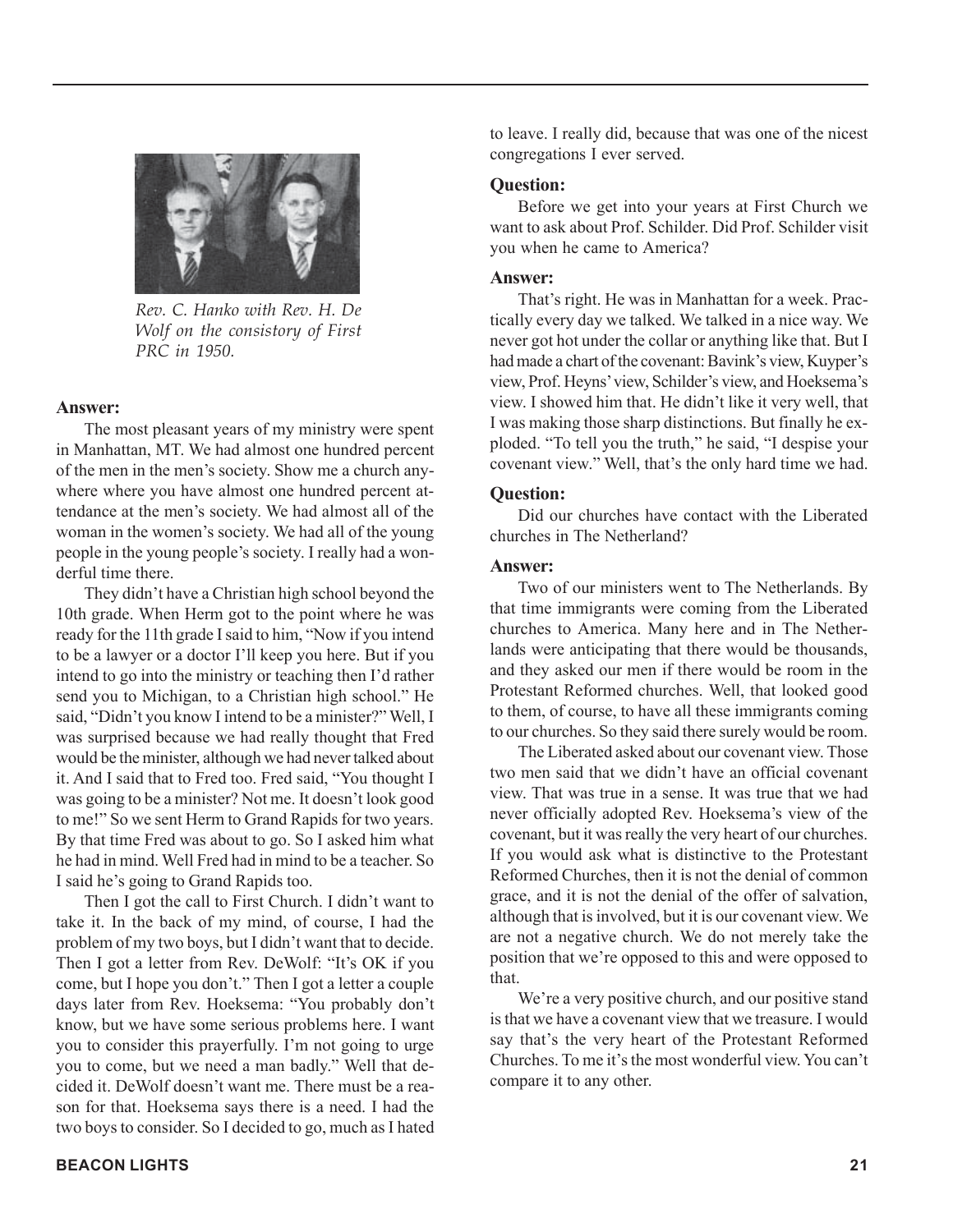#### **Question:**

What effects did this immigration of the Liberated have on our churches?

#### **Answer:**

In Canada there was a man who had come from The Netherlands, but he said, "We're not Liberated any more. We're Protestant Reformed." He said that in The Netherlands they had lost sight of predestination and that their covenant view did not allow for predestination. "The Protestant Reformed have opened our eyes," he said, "and now we maintain that we are Protestant Reformed."

There was another man in Canada who told me how happy he was that he was Protestant Reformed. So I said to him, "If you went back to The Netherlands what would you do?" "Ya", he said, "I'd have to be Protestant Reformed. We'd have to start a Protestant Reformed Church there." Well, it was more or less on those remarks that we organized a church.

Rev. Veldman was there for a year and then the whole thing blew up. We went up there as church visitors, Rev. Blankenspoor and I. Rev. Veldman took a back seat and let me lead the meeting.

This first man took out a document and started reading it. He was thoroughly Liberated. When he got finished I said to him, "Didn't you say to me 'We aren't Liberated anymore? We're Protestant Reformed. We lost sight of predestination and now we've found it again?" "Ya", he said. So I said, "Well, when were you lying, then or now?" "Then, of course", he said.

So then the second man pulled out a document, and when he was finished I said, "You told me that if you went back to the Netherlands you would have to start a Protestant Reformed Church. Was that a lie?" "Ya," he said, "it was." "Why did you lie to us?" "Well, we needed a church roof, but now we don't need it anymore. We can be our own now." So they were all done with us.

Plenty of deception. But, you know, they had learned deception during the war. Lying and deception were common in The Netherlands and they thought nothing of it. It was perfectly all right. If your cause was just, it was perfectly all right to lie. ❖

# Liberated Reformed Church

OTIHEU CHUICH<br>
In Katwijk is one of the oldest fisher towns at<br>
Netherlands. It does not have a harbor of its<br>
Netherlands. It does not have a harbor of its<br>
wur: the shins operate from limpiden but before the winthe North Sea, in the western part of The Netherlands. It does not have a harbor of its own; the ships operate from Ijmniden, but before the winter most of them are brought back to Katwijk for mainte-

nance (they travel via canals). About ninety percent of the population is reformed; the majority goes to the old State-Reformed Church. But since 1945 there is this small Church of the Liberated Reformed Churches, which flourishes. The first minister there was a friend of mine, Rev. Theun Hoff, who is now retired and celebrated this year his 50th Anniversary as a minister. Katwijk has still a lighthouse, built in 1605. The beach is well known and visited by many tourists during the summer months, even coming all the way from Germany. ❖

*J.P.de Klerk is an author and journalist from the Protestant Reformed Church in New Zeeland.*

*\_\_\_\_\_\_\_\_\_\_\_\_\_\_\_\_\_\_\_\_\_\_\_\_\_\_\_\_\_\_\_\_\_\_\_\_\_\_\_\_\_\_*

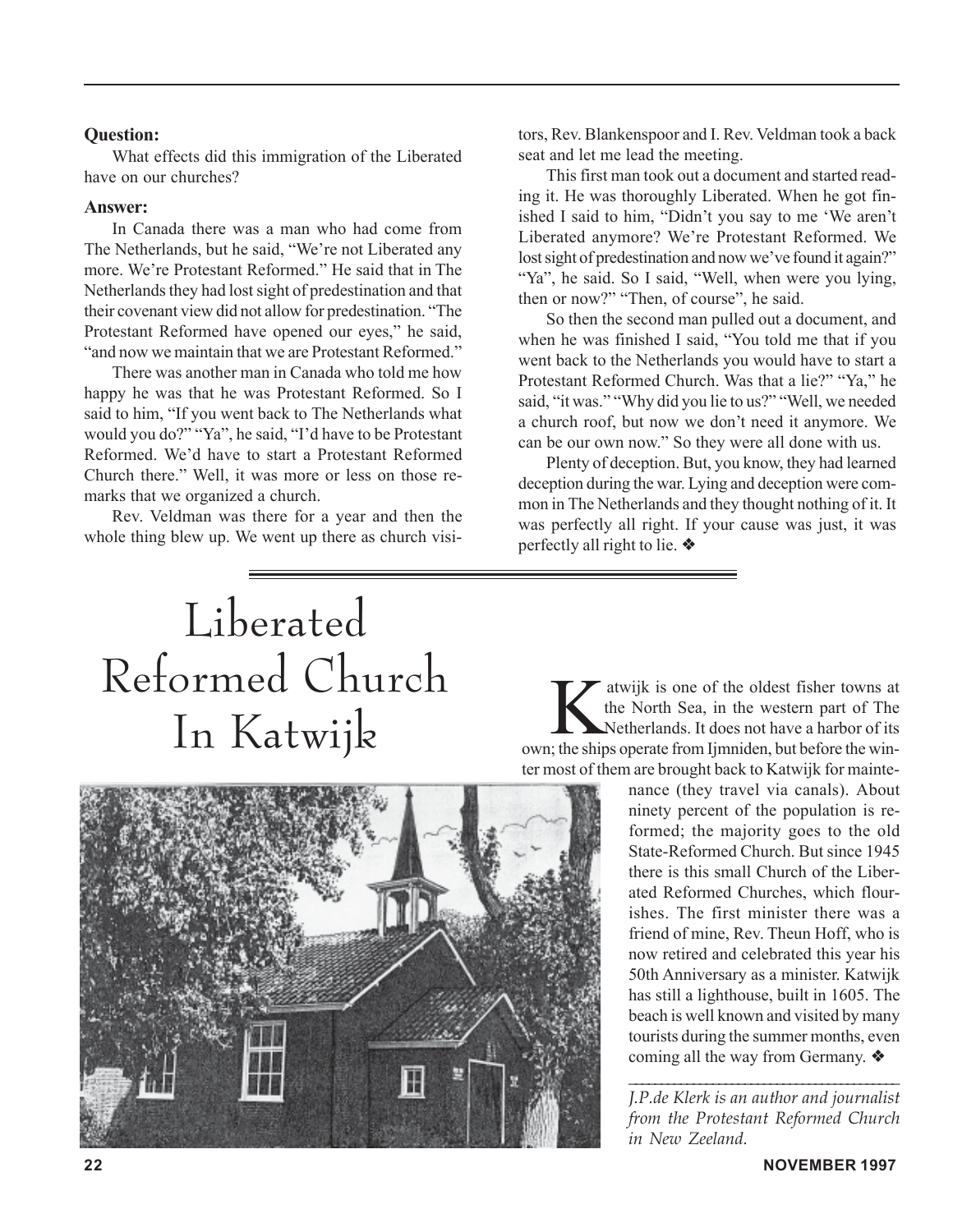# Kids' Page **"LITTLE LIGHTS"**

## The Picture of Love (4)

"…Go, and do thou likewise," and with those words Father concluded reading the parable of the good Samaritan. Lydia and Nathan had listened closely. It was one of their favorite stories.

"Hm…that parable is quite a picture of love," said **Mother** 

"Yes," added Grandmother, who had come for a visit. "We always need to be asking ourselves, 'To whom am I a neighbor?"

After devotions Grandmother went to her suitcase and brought out two packages. "I brought something along for you," she said to Nathan and Lydia, "but I want something in return. These are colored pencils and I would like each of you to make a picture for me to take back home"

"Sure!" they agreed and quickly became absorbed in their task.

Steadily their drawings began to take shape. Steadily, that is, until their little sister Anna came to help. She plopped herself down in front of Lydia and asked, "Lyda, dwaw a picture for me?"

Without looking up Lydia replied, "Not now, Anna. Go away."

"Nadan, dwaw a picture for me?" she persisted.

Nathan glanced sideways at his little sister and sighed, "Okay Anna, come here. What would you like me to draw?"

Anna rewarded her brother with a bright smile and snuggled next to him. "I want a picture of wuv."

Nathan raised his eyebrows and said, "What?"

Anna repeated her request several times. "Wuv! I want a picture of wuv!"

Grandma walked into the room and chuckled as she heard Anna trying to explain. "I think she means *love*. Is that what you mean, Anna? Do you want a picture of love?"

She nodded.

"Well," said Grandma, "that will be a beautiful picture!" and she winked at Nathan.

Nathan rested his head on his hands and sighed again. "Anna, how about a picture of a soft, furry kitten. Wouldn't you like a picture of that?"

. . . let it shine!

by Connie Meyer

Anna considered the offer for a moment and then nodded. Quickly Nathan sketched the kitten on his paper and handed it to Anna.

Grandma leaned over and inspected the drawing. She shook her head. "I don't see a picture of a kitten," she said. Then she looked directly at Nathan and smiled, "I see a picture of love!"

*Read the parable in Luke 10:30-37. In the story, Nathan was neighbor to whom? To whom are you neighbor?* ❖

*\_\_\_\_\_\_\_\_\_\_\_\_\_\_\_\_\_\_\_\_\_\_\_\_\_\_\_\_\_\_\_\_\_\_\_\_\_\_\_\_\_\_\_\_\_\_ Connie is the mother of 5 children and attends Hope Protestant Reformed Church in Walker, Michigan.*